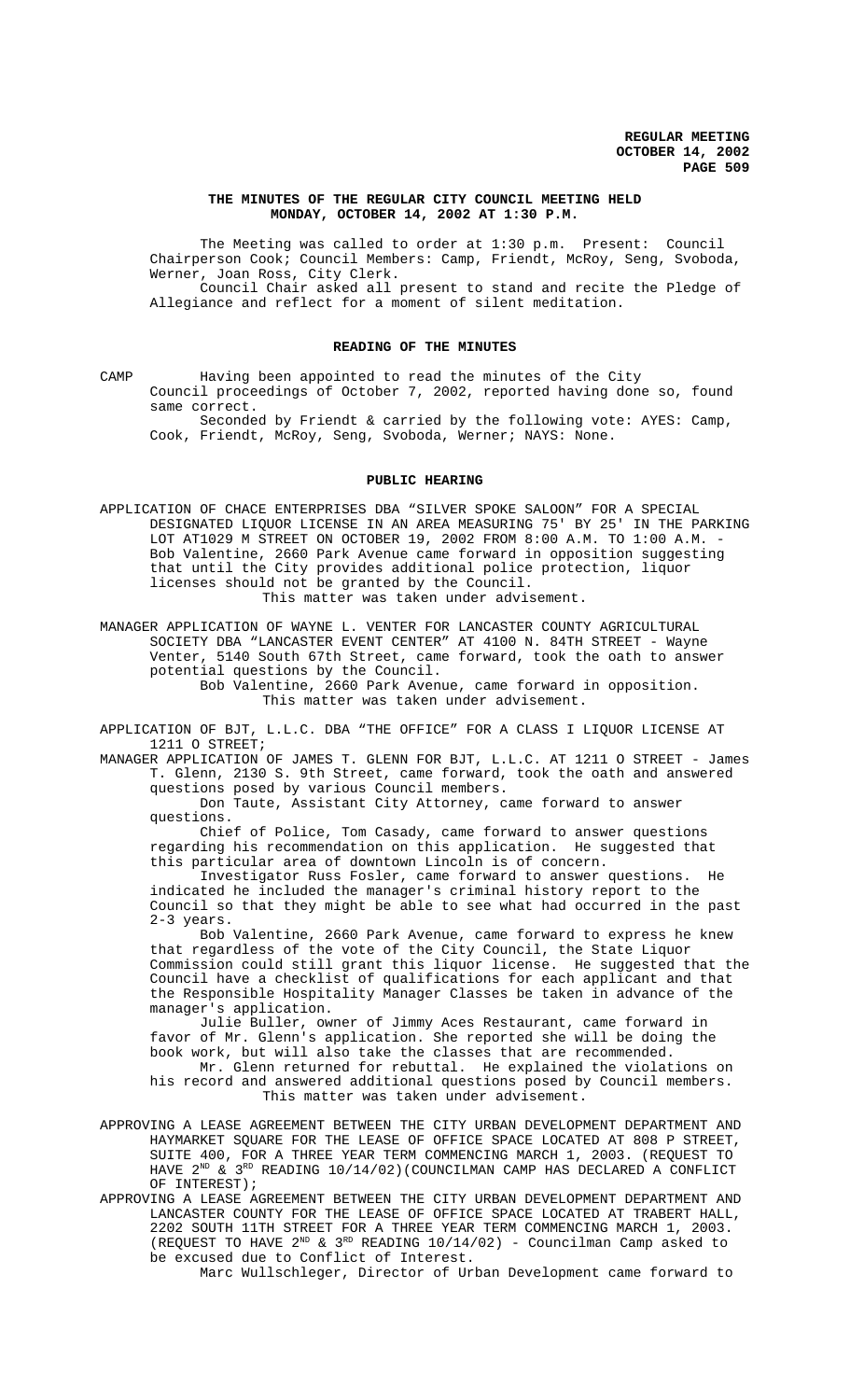explain the potential lease proposals before Council for Urban Development. The Old Federal Building needs to be vacated by March 1, 2003. Urban Development needs 7,000 sq. feet of office space in the downtown area for a period of 3 years with one year extensions after that.

Vince Mejer, City-County Purchasing Agent, came forward to explain the Request for Proposal process. Fourteen proposals were received and the selection committee narrowed that to one clear firm and authorized the committee to negotiate with that firm. The committee recommends the Haymarket Square Group.

Mark Bowen, Mayor's Chief of Staff, came forward and explained how Trabert Hall got into the process when the County and Public Building Commission offered this option. So Trabert Hall is also listed on the agenda as an option for the Council to consider.

Mr. Wullschleger returned to the podium to answer various questions posed by Council members.

Don Killeen, Property Management, came forward to answer questions and explain the costs on Trabert Hall, improvements needed and potential compliances needed to occupy this space.

Charlie Meyer, Chair of Downtown Lincoln Association, came forward in support of keeping the government offices in the downtown area. He explained that it would be in keeping with the requirements of the Comprehensive Plan to keep government offices in downtown Lincoln the efficiency of less travel to meetings; the consistency of building codes and standards and the cost of retrofitting to the specified needs; and the comparable rates of each building that is being considered. He encouraged the Council to not include Trabert Hall in their final decision.

Craig Groat, 4935 Huntington St., came forward in opposition to the two agencies moving out of the Old Federal Building.

Mike Grieger, 2645 Van Dorn Street, came forward in opposition. Joel Pedersen, Asst. City Attorney, came forward to clarify and ask a representative from each party if they would be willing to sign proposed leases as they are presented today.

Polly McMullen, Downtown Lincoln Assoc., came forward to answer Council member questions regarding the tax base in the City of Lincoln and Lancaster County. The tax base was in a steep decline after the late 1980's when approx. 1,000,000 sq. feet of retail space was lost. Now due to a shared vision for downtown being a mixed use center, rather than just retail, the decline in property values has been reversed and each time a building is invested in or upgraded, that really builds the tax base of the City.

Mr. Wullschleger came forward to answer additional questions regarding the March 1st date to vacate the Old Fed. Bldg. and if there will be a penalty if the City offices do not get moved out on schedule. Mr. Bowen, came forward to offer photocopies of the benefits of Old Federal Building being redeveloped.

Mr. Pedersen, came forward to answer additional questions regarding Councilman Camp's involvement in these proceedings. This matter was reviewed by political accountability and disclosure and is not participating in this discussion today as a result.

Mr. Wullschleger returned to clarify one other issue regarding a penalty with NuStyle if Urban Development and Aging Dept. are not moved out in a timely manner. The City is bound by the redevelopment agreement it has signed.

This matter was taken under advisement.

APPROVING A LEASE AGREEMENT BETWEEN THE CITY AGING SERVICES DEPARTMENT AND LINCOLN INVESTMENT GROUP, L.L.C. FOR THE LEASE OF OFFICE SPACE LOCATED AT 1001 O STREET FOR A TEN YEAR TERM COMMENCING MARCH 1, 2003;

APPROVING A LEASE AGREEMENT BETWEEN THE CITY AGING SERVICES DEPARTMENT AND COMMERCE COURT FOR THE LEASE OF OFFICE SPACE LOCATED AT 1230 O STREET, SUITE 400, FOR A TEN YEAR TERM COMMENCING MARCH 1, 2003;

APPROVING A LEASE AGREEMENT BETWEEN THE CITY AGING SERVICES DEPARTMENT AND LANCASTER COUNTY FOR THE LEASE OF OFFICE SPACE LOCATED AT TRABERT HALL, 2202 SOUTH 11TH STREET FOR A FIVE YEAR TERM COMMENCING MARCH 1, 2003 - Marc Wullschleger, Director of Urban Development, came forward to explain the leases for the Aging Department. The Aging Dept. needs 14,000 sq. feet of office space and storage. He stated that their move in date needed to be by February 15, 2003.

Vince Mejer, Purchasing Agent, came forward to explain RFP process that the committee went through. He stated they had ten proposals and the number was narrowed to four viable buildings to consider. Mark Bowen, Mayor's Chief of Staff, came forward to explain how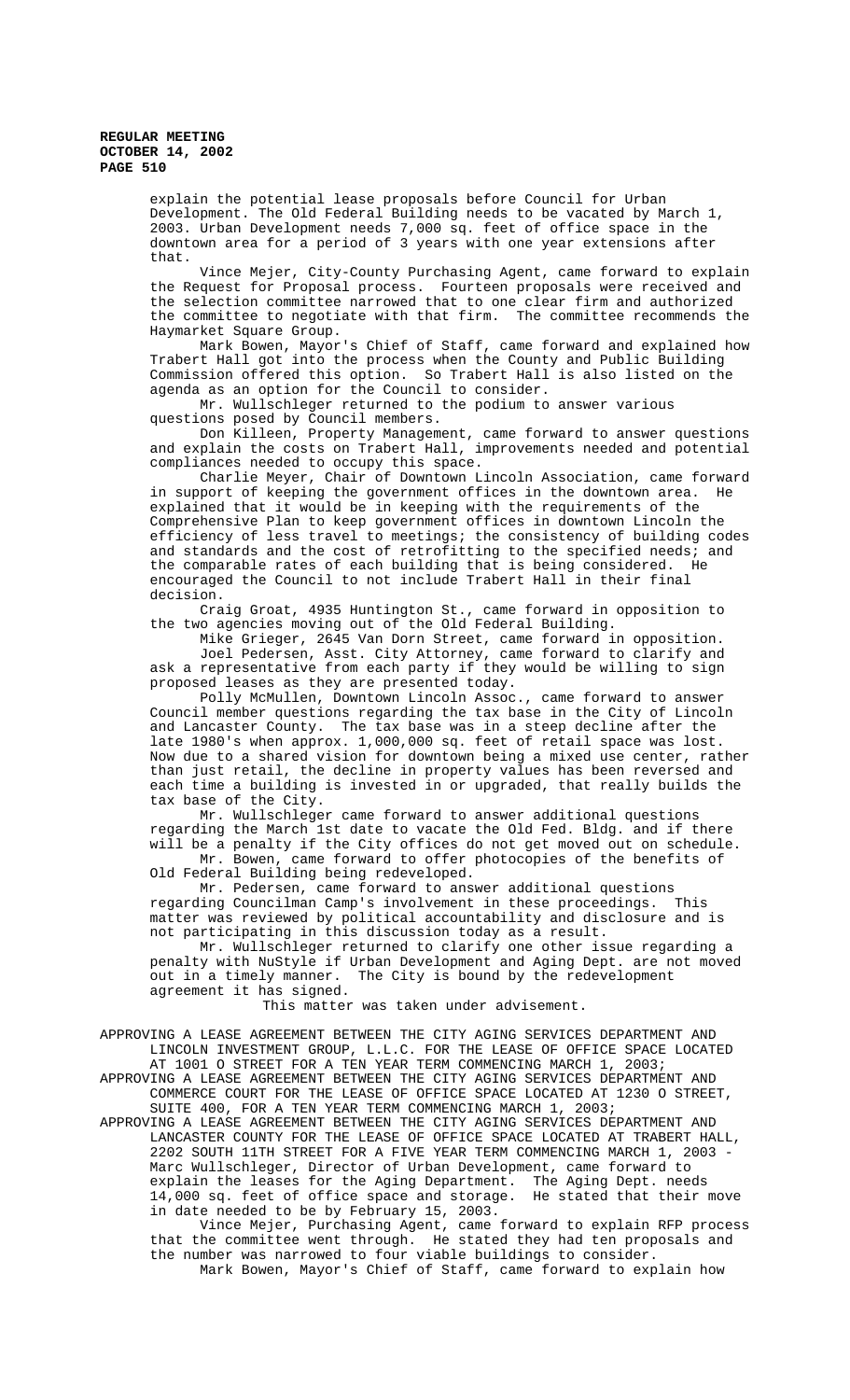the Trabert Hall building was offered by the County Board. He answered various questions posed by Council members.

Mr. Wullschleger returned to answer additional Council member questions.

Mr. Mejer returned to answer additional questions regarding the final prices that were negotiated.

Joel Pedersen, Asst. City Attorney, came forward to state not all proposals were submitted in the same fashion with the storage and square footage being treated differently between the various buildings. He stated that the \$12.60 per square foot was the lowest negotiated number we had and that was from the Commerce Court Building. He reminded the Council of the compressed time period that this whole situation is under.

Discussion ensued among Council members.

Dr. Deepak Gangahar, 3120 Durado Ct., came forward to explain why he got involved with the Lincoln Building. He assured the Council that their organization could make the building safe, that they could get the building on the Federal Historic Registry, and to have access to covered parking. He stated that they were unhappy with the RFP process due to the fact that Trabert Hall had been added to the list of options after the RFP process was supposed closed. He suggested that this body of government needs to be consistent and be objective.

Ravi Maniktala, 9300 Tuscan Ct., came forward and spoke in favor of the Lincoln Building as well. He suggested a list of advantages the Aging Dept. would have by renting from them.

Richard Meginnis, 2720 Katy Cr. and representing the Leasing Dept. of the Wells Fargo Bank, came forward and explained the benefits of his building, Commerce Court. The major benefit of their location would be the ability to house the Aging offices on one floor.

Gene Leach, 1521 Buckingham Dr., came forward, regarding his building at 1621 M Street. He was in opposition to the process that had occurred for the RFP's. He explained the benefits of his location.

Craig Groat, 4935 Huntington Street, came forward in opposition. He again stated the City should have never given away the Old Federal Bldg.

Bob Valentine, 2660 Park Avenue, came forward with the observation that eventually government will have to divest themselves of building ownership.

Mr. Wullschleger, came forward for clarification. The 2nd and 3rd reading is not needed on the Urban Development Dept. as much as it is for Aging Dept.

This matter was taken under advisement.

# **4:15 P.M. COUNCIL BREAK 4:30 P.M. RECONVENED**

AUTHORIZING THE USE OF PUBLIC RIGHT-OF-WAY TO BURY FIBER OPTIC LINE ALONG THE SOUTH SIDE OF O STREET FROM A POINT 290 FEET EAST OF WEDGEWOOD DRIVE, WEST 910 FEET TO AN EXISTING VAULT JUST WEST OF 70TH STREET -Joe Dixon, 600 ½ Grant Ave, York, NE, representing Galaxy Network Services, came forward to explain that the "O" Street reconstruction has caused the need for their company to bury the cable.

This matter was taken under advisement.

SPECIAL PERMIT 1984 - APPLICATION OF DAVID AND DOREEN MILLER FOR A PARKING LOT ON RESIDENTIALLY ZONE PROPERTY GENERALLY LOCATED AT SOUTH 17TH AND WASHINGTON STREETS - Brian D. Carstens, 601 Old Cheney Rd., Suite, C, representing Miller Electric, came forward to explain the need for the parking lot.

#### This matter was taken under advisement.

ADOPTING THE CHANGES IN THE ACCESS RULES THAT HAVE BEEN PROPOSED BY THE CABLE TELEVISION ADVISORY BOARD - Bob Valentine, 2660 Park Ave., came forward to ask what the changes involved. Council Chair Cook explained that it does not allow candidates to have as much access to 5 City TV once they had declared their candidacy.

Glen Cekal, 1420 C St., came forward to ask if the Natural Resources District could have access to Channel 5.

Diane Gonzolas, Manager of Citizen Information Center, came forward to clarify that the rules changes came from the Cable TV Advisory Board and not from any one particular person. The rules already prohibit doing programs which advocate one position in connection with any ballot issue.

Discussion ensued among Council members and members asked Ms. Gonzolas additional questions.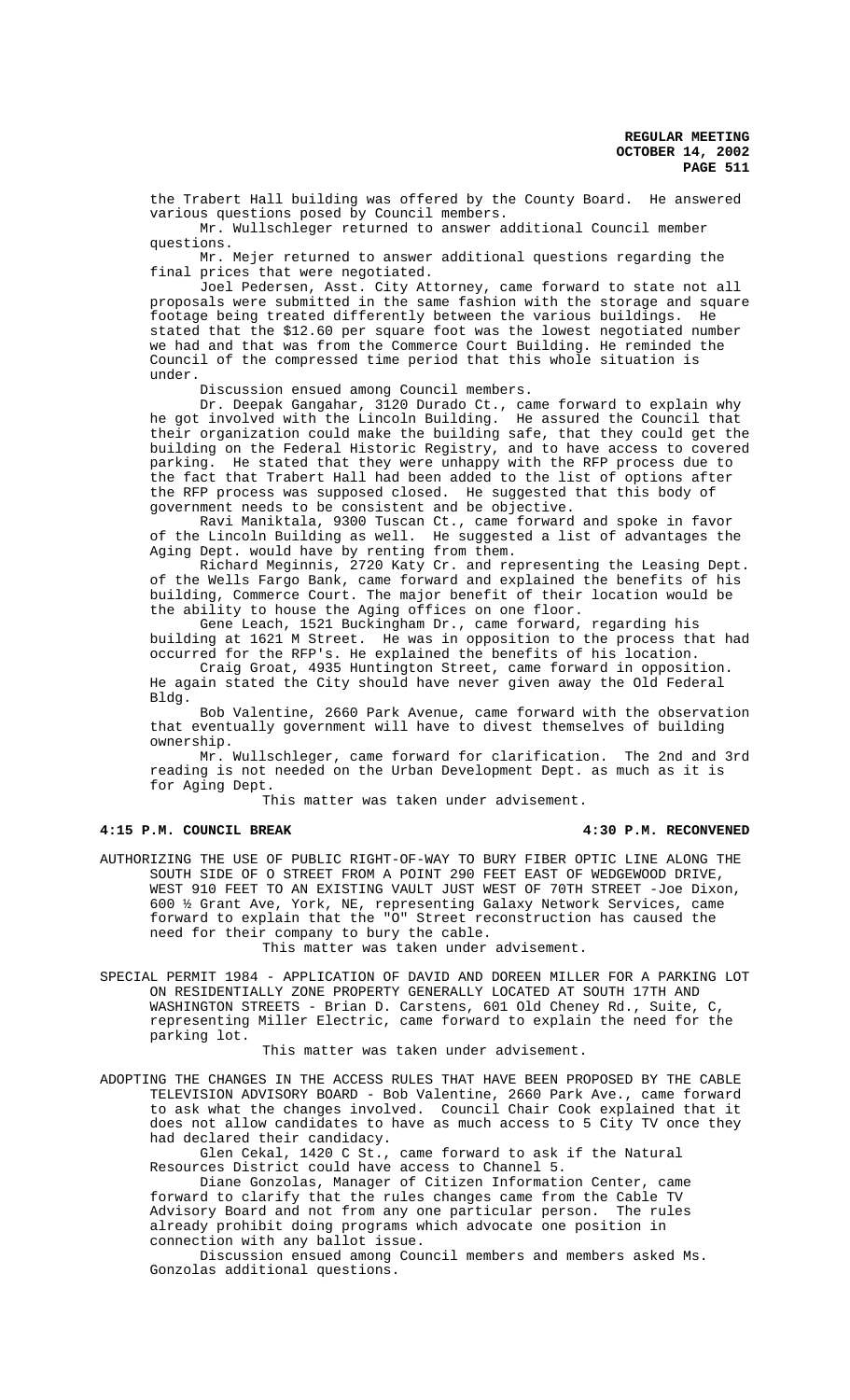#### This matter was taken under advisement.

APPROVING A MULTI-YEAR LEASE BETWEEN THE CITY OF LINCOLN PARKS AND RECREATION DEPARTMENT AND NEBRASKA WESLEYAN UNIVERSITY FOR THE IMPROVEMENT OF AND USE OF THE BASEBALL FIELD LOCATED IN WOODS PARK. (9/9/02 - To have 2<sup>nd</sup> Reading on 9/30/02) (Public Hearing con't with action on 10/14/02) (Request of Parks Dept. to delay P.H. & Action to 10/21/02) - Craig Groat, 4935 Huntington St., came forward and read from the Code of Federal Regulations of Title 9, Section 106.41. He suggested that Nebraska Wesleyan needs to make improvements at University Place Park and should be made to bring their own fields up to standards.

Don Taute, Asst. City Attorney, came forward to answer Council questions if we, as the City, have a liability in our lease agreement with Wesleyan and if Wesleyan is in compliance with Title 9. Bob Valentine, 2660 Park Avenue, came forward in opposition to

this matter.

This matter was taken under advisement.

#### **MISCELLANEOUS BUSINESS**

Mike Grieger, 2645 Van Dorn Street, came forward to explain the situation about the St. George Building that he owns in downtown Lincoln. He explained he personally didn't have the money to continue to rebuild it.

Mike Morossin, 2055 S St., came forward to show the condition of a house in the Malone Neighborhood, where the disrepair and weeds are growing. He explained that houses such as these help create drug<br>problems. He also showed two plastic pop bottles full of needles He also showed two plastic pop bottles full of needles that he has picked up in the neighborhood parks.

Glen Cekal, 1420 C Street, came forward to show photos of houses in his neighborhood that need to be painted and repaired. He suggested that a crime committee needs to be set up to take care of these issues.

Craig Groat, 4935 Huntington Street, came forward to speak about the danger of not having sidewalks along 70th Street and Antler Drive.

Charlie Swingle, 2800 Woods Blvd., came forward to tell about how he had almost been run over by a vehicle that was running a red light at Hwy. 2 and South 27th Street. He continued to observe the area the following day for about 7 ½ hours and counted approximately 33 vehicles in a 15 minute period running red lights. He suggested that the police department needs to patrol these areas and be writing tickets for those who are breaking the law.

These matters were taken under advisement.

# **\*\* END OF PUBLIC HEARING \*\***

# **COUNCIL ACTION**

## **LIQUOR RESOLUTIONS**

APPLICATION OF CHACE ENTERPRISES DBA "SILVER SPOKE SALOON" FOR A SPECIAL DESIGNATED LIQUOR LICENSE IN AN AREA MEASURING 75' BY 25' IN THE PARKING LOT AT1029 M STREET ON OCTOBER 19, 2002 FROM 8:00 A.M. TO 1:00 A.M. - CLERK read the following resolution, introduced by Annette McRoy, who moved its adoption for approval:<br>A-81749 BE IT RESOLVED by the City

BE IT RESOLVED by the City Council of the City of Lincoln Nebraska:

That after hearing duly had as required by law, consideration of the facts of this application, the Nebraska Liquor Control Act, and the pertinent City ordinances, the City Council recommends that the application of Chace Enterprises d/b/a "Silver Spoke Saloon" for a Special Designated License to cover an area measuring 75 feet by 25 feet in the parking lot at 1029 M Street, Lincoln, Nebraska, on the 19th day of October, between the hours of 8:00 a.m. and 1:00 a.m., be approved with the condition that the premise complies in every respect with all City and State regulations and with the following requirements:

- 1. Identification to be checked, wristbands required on all parties wishing to consume alcohol.
- 2. Adequate security shall be provided for the event.<br>3. The area requested for the permit shall be separat
	- The area requested for the permit shall be separated from the public by a fence or other means.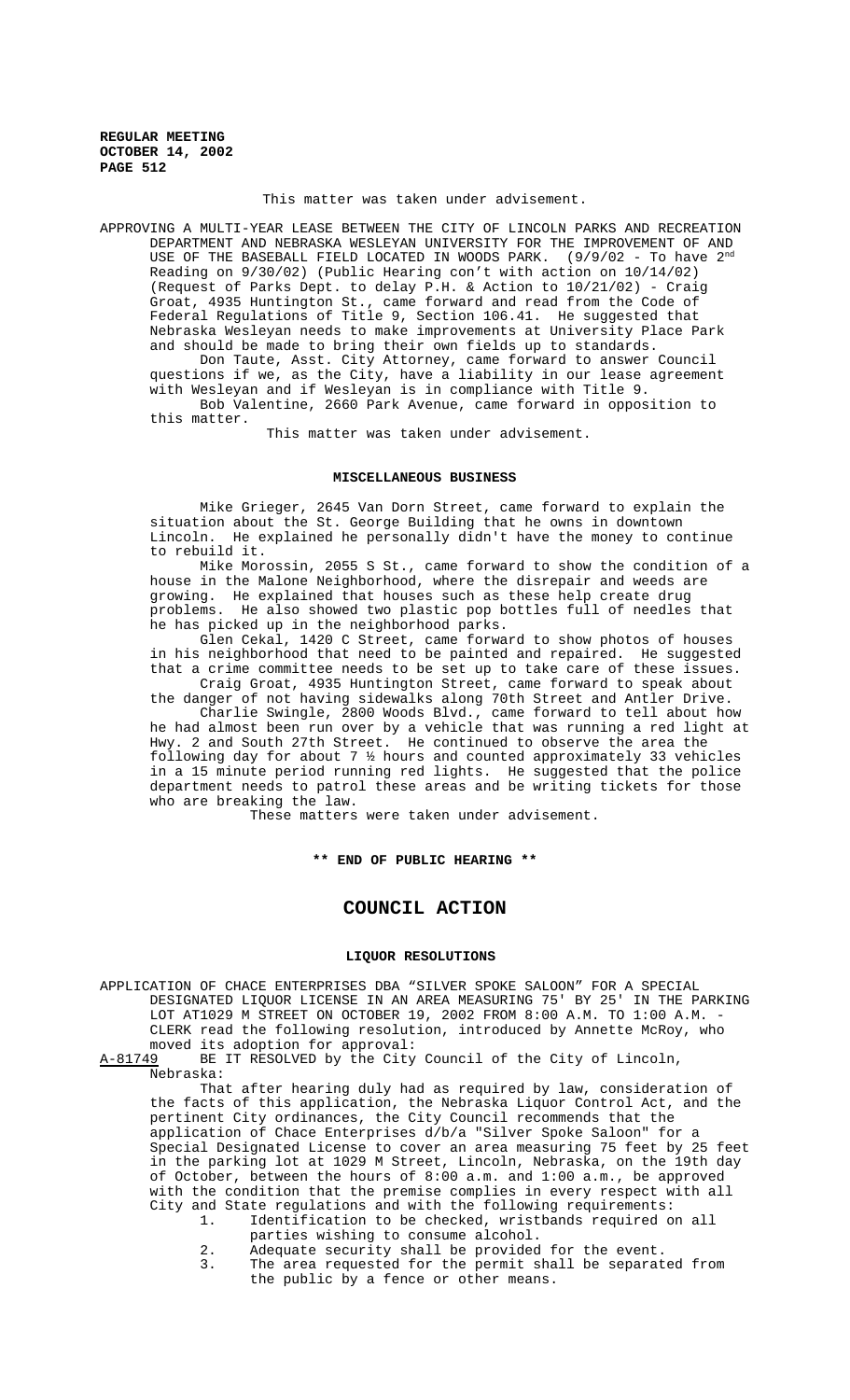4. Responsible alcohol service practices shall be followed. BE IT FURTHER RESOLVED the City Clerk is directed to transmit a copy of this resolution to the Nebraska Liquor Control Commission. Introduced by Annette McRoy Seconded by Seng & carried by the following vote: AYES: Camp, Cook, Friendt, McRoy, Seng, Svoboda, Werner; NAYS: None.

MANAGER APPLICATION OF WAYNE L. VENTER FOR LANCASTER COUNTY AGRICULTURAL SOCIETY DBA "LANCASTER EVENT CENTER" AT 4100 N. 84TH STREET - CLERK read the following resolution, introduced by Jon Camp, who moved its adoption for approval:<br>A-81750 WHEREAS

A-81750 WHEREAS, Lancaster County Agricultural Society dba "Lancaster Event Center" located at 4100 N. 84th Street, Lincoln, Nebraska has been approved for a Retail Class "CK" liquor license, and now requests that Wayne L. Venter be named manager;

WHEREAS, Wayne L. Venter appears to be a fit and proper person to manage said business.

NOW, THEREFORE, BE IT RESOLVED by the City Council of the City of Lincoln, Nebraska:

That after hearing duly had as required by law, consideration of the facts of this application, the Nebraska Liquor Control Act, and the pertinent City ordinances, the City Council recommends that Wayne L. Venter be approved as manager of this business for said licensee. The City Clerk is directed to transmit a copy of this resolution to the Nebraska Liquor Control Commission.

Introduced by Jon Camp Seconded by Werner & carried by the following vote: AYES: Camp, Cook, Friendt, McRoy, Seng, Svoboda, Werner; NAYS: None.

APPLICATION OF BJT, L.L.C. DBA "THE OFFICE" FOR A CLASS I LIQUOR LICENSE AT 1211 O STREET - CLERK read the following resolution, introduced by Annette McRoy, who moved its adoption for approval.

Seconded by Svoboda & **LOST** by the following vote: AYES: Cook, McRoy, Svoboda; NAYS: Camp, Friendt, Seng, Werner.

CAMP Moved to adopt for denial:

A-81751 BE IT RESOLVED by the City Council of the City of Lincoln, Nebraska:

That after hearing duly had as required by law, consideration of the facts of this application, the Nebraska Liquor Control Act, and the pertinent City ordinances, the City Council recommends that the application of BJT, L.L.C. dba "The Office" for a Class "I" liquor license for the license period ending April 30, 2003, at 1211 O Street, Lincoln, Nebraska, be refused for the following reasons:

The City Council has determined that the existing population of the City of Lincoln and the projected population growth of the City of Lincoln and within the area to be served are inadequate to support the proposed license.

2. The City Council has determined that the existing licenses are adequately serving the area.

3. The City Council has determined that issuance of the license would not be compatible with the nature of the neighborhood.<br>4. The applicant has not demonstrated the propriety

The applicant has not demonstrated the propriety of the issuance of such license.

5. The issuance of the license will not be required by the present or future public convenience and necessity.

BE IT FURTHER RESOLVED that the City Clerk is directed to transmit a copy of this resolution to the Nebraska Liquor Control Commission. Introduced by Jon Camp

Seconded by Friendt & carried by the following vote: AYES: Camp, Cook, Friendt, McRoy, Seng, Svoboda, Werner; NAYS: None.

MANAGER APPLICATION OF JAMES T. GLENN FOR BJT, L.L.C. AT 1211 O STREET - CLERK read the following resolution, introduced by Ken Svoboda, who moved its adoption for denial:

A-81752 BE IT RESOLVED by the City Council of the City of Lincoln, Nebraska:

That after hearing duly had as required by law, consideration of the facts of this application, the Nebraska Liquor Control Act, and the pertinent City ordinances, the City Council recommends that the application of James T. Glenn as manager of BJT, L.L.C. dba "The Office" located at 1211 O Street, Lincoln, Nebraska, be denied. The City Clerk is directed to transmit a copy of this resolution to the Nebraska Liquor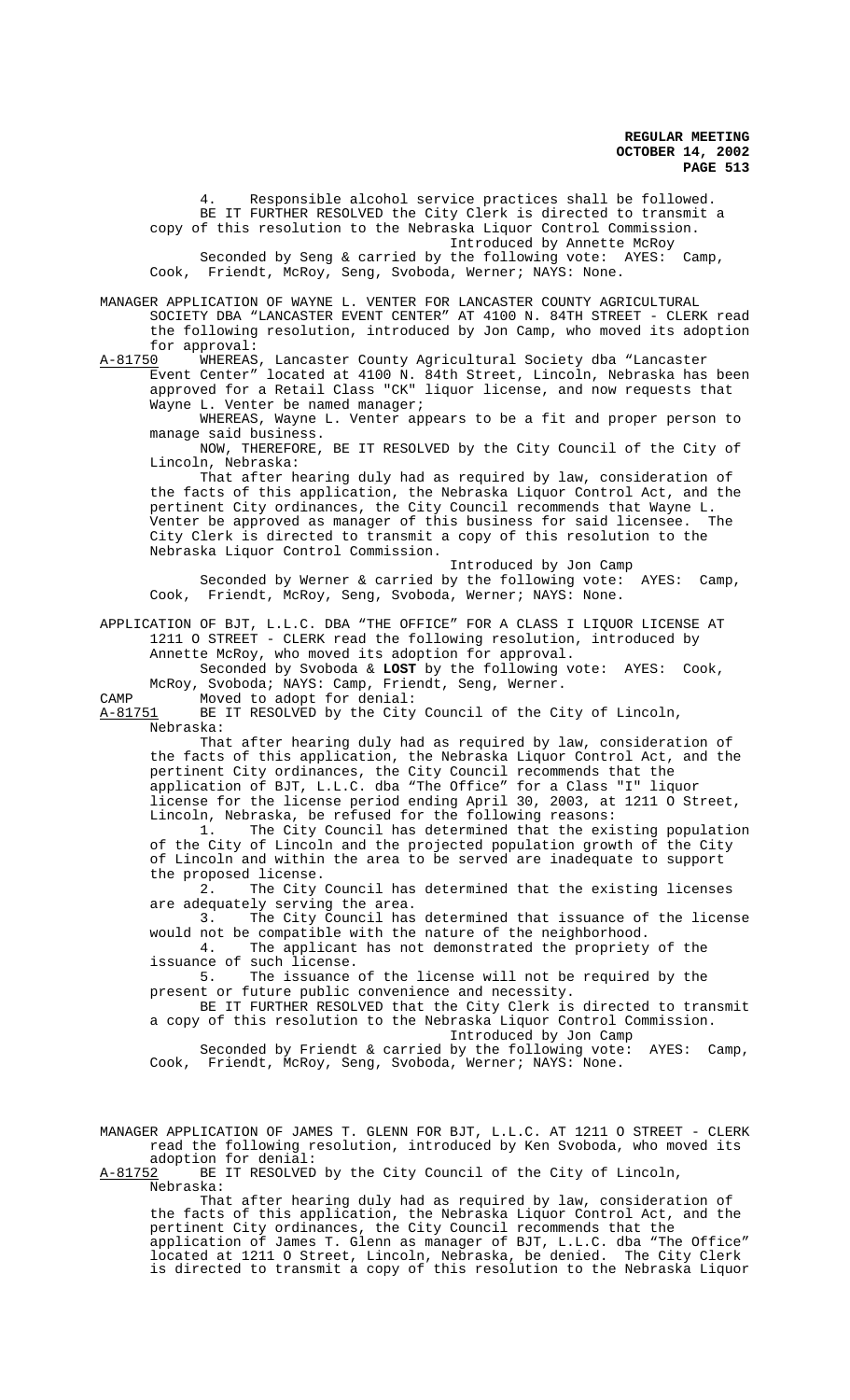Control Commission.

Introduced by Ken Svoboda Seconded by Seng & carried by the following vote: AYES: Camp, Cook, Friendt, McRoy, Seng, Svoboda, Werner; NAYS: None.

## **ORDINANCES - 2ND READING**

- RENAMING PRESERVE LANE EAST OF THE INTERSECTION OF FIREBUSH LANE AND PRESERVE LANE AS "PRESERVE COURT" - CLERK read an ordinance, introduced by Coleen Seng, changing the name of Preserve Lane to Preserve Court located east of the intersection of Firebush Lane and Preserve Lane, as recommended by the Street Name Committee, the second time.
- APPROVING AN EXCHANGE OF LAND BETWEEN THE CITY DBA LINCOLN ELECTRIC SYSTEM AND B&J PARTNERS IN CONJUNCTION WITH THE PUBLIC BUILDING COMMISSION PARKING GARAGE.(REQUEST FOR  $2^{ND}$  &  $3^{RD}$  READINGS 10/14/02) - PRIOR to reading:
- CAMP Moved to continue p.h. and action on 10/21/02. Seconded by Svoboda & carried by the following vote: AYES: Camp, Cook, Friendt, McRoy, Seng, Svoboda, Werner; NAYS: None.
- CLERK Read an ordinance, introduced by Coleen Seng, accepting and approving a Real Estate Sales Agreement between B & J Partnership, Ltd. (Seller) and the City of Lincoln, Nebraska and the County of Lancaster, Nebraska (Buyer) for the sale and exchange of certain property in conjunction with the Public Building Commission parking garage at 9th and K Streets, the second time.
- AMENDING THE PAY SCHEDULES FOR A CERTAIN EMPLOYEE GROUP ASSIGNED TO THE PAY RANGE WHICH IS PREFIXED BY THE LETTER "M" BY DELETING THE JOB CLASSIFICATIONS OF DEPUTY FIRE CHIEF OF EMS AND DEPUTY FIRE CHIEF OF ADMINISTRATION - CLERK read an ordinance, introduced by Coleen Seng, amending Section 1 of Ordinance No. 18050 relating to the pay schedules of employees whose classifications are assigned to the pay range which is prefixed by the letter "M" by deleting the job classifications "Deputy Fire Chief of EMS" and "Deputy Fire Chief of Administration", the second time.
- AMENDING SECTIONS 2.76.015, POSITIONS COVERED BY RULES, TO CLARIFY LANGUAGE; 2.76.150, COMPENSATION PLAN, MERIT PAY PLAN, PAY INCREASES FOR EXCEPTIONAL SERVICE, TO REFLECT CHANGES RESULTING FROM THE NEW PAY PLAN FOR PAY RANGES PRECEDED BY THE LETTER "N" OR "X"; AND 2.76.200, COMPENSATION PLAN, TEMPORARY ASSIGNMENT IN A HIGHER CLASSIFICATION, TO REFLECT CHANGES TO BETTER ADDRESS APPOINTMENT TO "CREW LEADER" STATUS - CLERK read an ordinance, introduced by Coleen Seng, amending Chapter 2.76 of the Lincoln Municipal Code relating to Personnel Rules and Regulations by amending Section 2.76.015 to clarify the positions covered by said rules and regulations; amending Section 2.76.150 to incorporate the changes resulting from the new pay plan for pay ranges prefixed by "N" or "X"; amending Section 2.76.200 to better address the appointment of an employee to crew leader status; and repealing Sections 2.76.015, 2.76.150, and 2.76.200 of the Lincoln Municipal Code as hitherto existing, the second time.
- AMENDING THE PAY SCHEDULES FOR A CERTAIN EMPLOYEE GROUPS ASSIGNED TO THE PAY RANGE WHICH IS PREFIXED BY THE LETTER "X" BY CREATING THE CLASSIFICATIONS OF PROSECUTION ASSISTANT, EMPLOYMENT CLERK, OFFICE ASSISTANT, SENIOR OFFICE ASSISTANT, AND OFFICE SPECIALIST - CLERK read an ordinance, introduced by Coleen Seng, amending Section 1 of Ordinance

No. 18053 relating to the pay schedules of employees whose classifications are assigned to the pay range which is prefixed by the letter "X" by creating the job classifications of "Prosecution Assistant," "Employment Clerk," "Office Assistant," "Senior Office Assistant," and "Office Specialist", the second time.

AMENDING THE PAY SCHEDULES FOR CERTAIN EMPLOYEE GROUPS ASSIGNED TO THE PAY RANGE WHICH IS PREFIXED BY THE LETTER "A" AND "C" BY CREATING THE JOB CLASSIFICATION OF TRANSPORTATION PLANNER; CHANGING THE TITLE OF CRIME ANALYSIS TECHNICIAN TO CRIME ANALYST; AND DELETING THE JOB CLASSIFICATIONS OF ENGINEERING TECHNICIAN AND LANDSCAPE ARCHITECT - CLERK read an ordinance, introduced by Coleen Seng, amending Section 1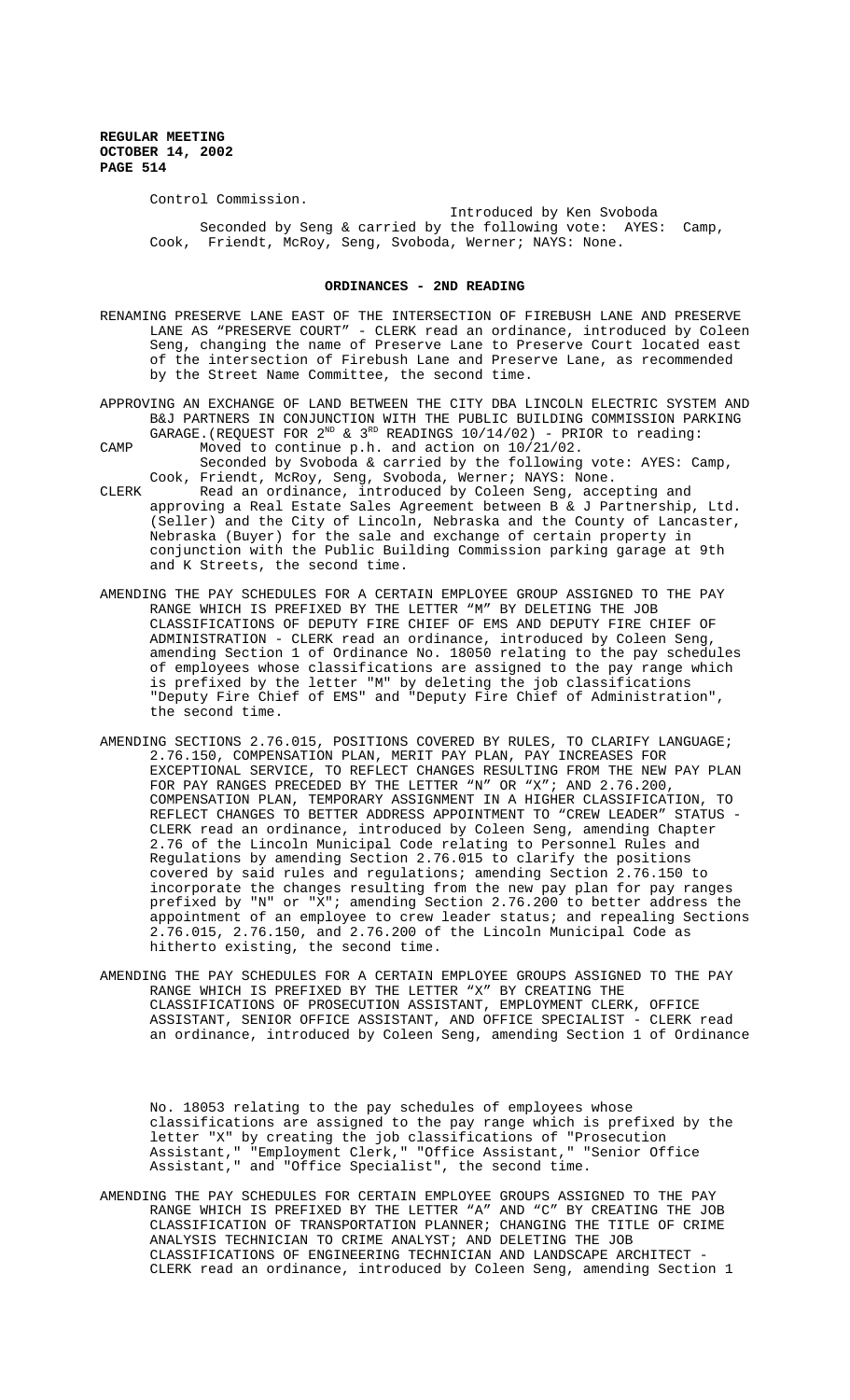of Ordinance No. 18047 relating to the pay schedules of employees whose classifications are assigned to the pay range which is prefixed by the letter "A" by creating the job classifications of "Transportation Planner," and deleting the job classification of "Landscape Architect"; and amending Section 3 of Ordinance No. 18047 relating to the pay schedules of employees whose classifications are assigned to the pay range which is prefixed by the letter "C" by changing the title of current job classification "Crime Analysis Technician" to "Crime Analyst" and deleting the job classification of "Engineering Technician", the second time.

- AMENDING THE PAY SCHEDULES FOR CERTAIN EMPLOYEE GROUPS ASSIGNED TO THE PAY RANGE WHICH IS PREFIXED BY THE LETTER "N" BY CREATING THE JOB CLASSIFICATIONS OF OFFICE ASSISTANT, SENIOR OFFICE ASSISTANT, OFFICE SPECIALIST, OFFICE MANAGER, PUBLICATIONS SPECIALIST, POLICE SERVICES SPECIALIST, POLICE RECORDS TECHNICIAN, CRIME ANALYSIS TECHNICIAN, PERMIT ASSISTANT, AND ANIMAL CONTROL DISPATCHER - CLERK read an ordinance, introduced by Coleen Seng, amending Section 1 of Ordinance No. 18051 relating to the pay schedules of employees whose classifications are assigned to the pay range which is prefixed by the letter "N" by creating the job classifications of "Office Assistant", "Senior Office Assistant", "Office Specialist", "Office Manager", "Publications Specialist", "Police Services Specialist", "Police Records Technician", "Crime Analysis Technician", "Permit Assistant", and "Animal Control Dispatcher", the second time.
- APPROVING A LEASE AGREEMENT BETWEEN THE CITY URBAN DEVELOPMENT DEPARTMENT AND HAYMARKET SQUARE FOR THE LEASE OF OFFICE SPACE LOCATED AT 808 P STREET, SUITE 400, FOR A THREE YEAR TERM COMMENCING MARCH 1, 2003. REQUEST TO HAVE  $2^{ND}$  & 3RD READING 10/14/02)(CAMP - CONFLICT OF INTEREST) - PRIOR to reading:<br>SVOBODA Mo
- Moved to waive Council rules to have  $2<sup>nd</sup>$  and  $3<sup>rd</sup>$  Reading on this date.
- Seconded by McRoy & **LOST** by the following vote: AYES: Friendt, Seng, Svoboda; NAYS: Cook, McRoy, Werner; CONFLICT OF INTEREST: Camp. CLERK Read an ordinance, introduced by Coleen Seng, accepting and approving a Lease Agreement between the City of Lincoln and Haymarket Square for the lease of office space by the Urban Development Department at 808 P Street, Suite 400, Lincoln, Lancaster County, Nebraska for a three year term commencing February 15, 2003, the second time.
- APPROVING A LEASE AGREEMENT BETWEEN THE CITY URBAN DEVELOPMENT DEPARTMENT AND LANCASTER COUNTY FOR THE LEASE OF OFFICE SPACE LOCATED AT TRABERT HALL, 2202 SOUTH 11TH STREET FOR A THREE YEAR TERM COMMENCING MARCH 1, 2003. (REQUEST TO HAVE  $2^{ND}$  &  $3^{RD}$  READING  $10/14/02$ ) - PRIOR to reading:
- SVOBODA Moved to waive Council rules to have  $2<sup>nd</sup>$  and  $3<sup>rd</sup>$  Reading on this date.

Seconded by McRoy & **LOST** by the following vote: AYES: Friendt, Seng, Svoboda; NAYS: Cook, McRoy, Werner; CONFLICT OF INTEREST: Camp. CLERK Read an ordinance, introduced by Coleen Seng, accepting and approving a lease of office space by the Urban Development Department at Trabert Hall, 2202 South 11th Street, Lincoln, Lancaster County, Nebraska for a three year term commencing February 15, 2003, the second time.

APPROVING A LEASE AGREEMENT BETWEEN THE CITY AGING SERVICES DEPARTMENT AND LINCOLN INVESTMENT GROUP, L.L.C. FOR THE LEASE OF OFFICE SPACE LOCATED AT 1001 O STREET FOR A TEN YEAR TERM COMMENCING MARCH 1, 2003. (REQUEST TO HAVE  $2^{ND}$  &  $3^{RD}$  READING 10/14/02) - PRIOR to reading:

SVOBODA Moved to waive Council rules to have  $2^{nd}$  and  $3^{rd}$  Reading on this date.

Seconded by McRoy & **LOST** by the following vote: AYES: Friendt, Seng, Svoboda; NAYS: Cook, McRoy, Werner; CONFLICT OF INTEREST: Camp.

CLERK Read an ordinance, introduced by Coleen Seng, accepting and approving a Lease Agreement between the City of Lincoln and Lincoln Investment Group L.L.C. for the lease of office space by the Aging Services Department at 1001 "O" Street, Lincoln, Lancaster County, Nebraska for a ten year term commencing February 15, 2003, the second time.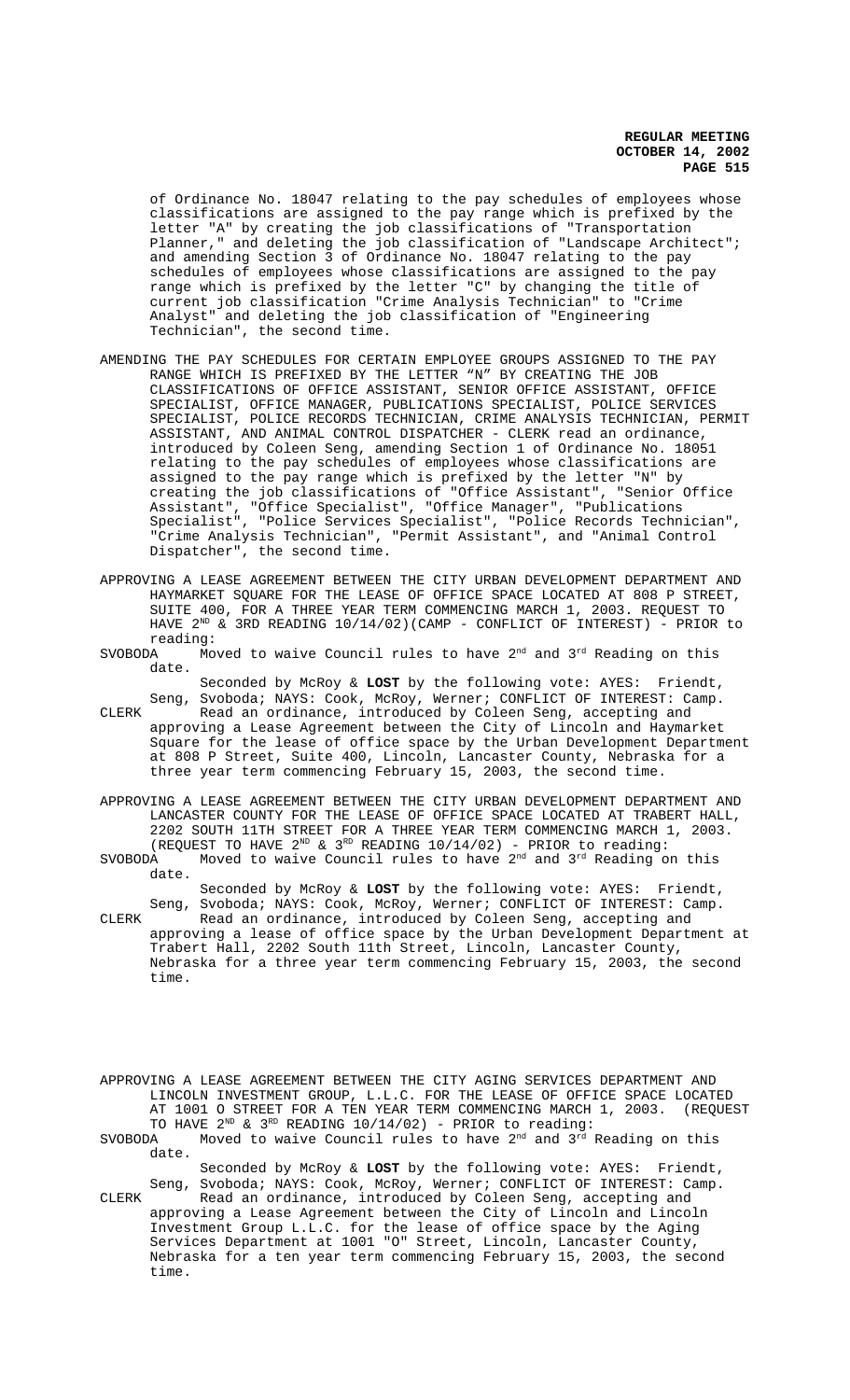APPROVING A LEASE AGREEMENT BETWEEN THE CITY AGING SERVICES DEPARTMENT AND COMMERCE COURT FOR THE LEASE OF OFFICE SPACE LOCATED AT 1230 O STREET, SUITE 400, FOR A TEN YEAR TERM COMMENCING MARCH 1, 2003. (REQUEST TO

HAVE  $2^{ND}$  &  $3^{RD}$  READING 10/14/02) - PRIOR to reading:<br>SVOBODA Moved to waive Council rules to have  $2^{nd}$  and Moved to waive Council rules to have  $2<sup>nd</sup>$  and  $3<sup>rd</sup>$  Reading on this date.

Seconded by McRoy & **LOST** by the following vote: AYES: Friendt, Seng, Svoboda; NAYS: Cook, McRoy, Werner; CONFLICT OF INTEREST: Camp.

CLERK Read an ordinance, introduced by Coleen Seng, accepting and approving a Lease Agreement between the City of Lincoln and FMA Realty, Inc. on behalf of Wells Fargo Bank, Nebraska, NA, for the lease of office space by the Aging Services Department at Commerce Court, 1230 "O" Street, Suite 400, Lincoln, Lancaster County, Nebraska for a ten year term commencing February 15, 2003, the second time.

APPROVING A LEASE AGREEMENT BETWEEN THE CITY AGING SERVICES DEPARTMENT AND LANCASTER COUNTY FOR THE LEASE OF OFFICE SPACE LOCATED AT TRABERT HALL, 2202 SOUTH 11TH STREET FOR A THREE YEAR TERM COMMENCING MARCH 1, 2003. (REQUEST TO HAVE  $2^{ND}$  &  $3^{RD}$  READING  $10/14/02$ ) - PRIOR to reading:

SVOBODA  $\sim$  Moved to waive Council rules to have 2<sup>nd</sup> and 3<sup>rd</sup> Reading on this date.

Seconded by McRoy & **LOST** by the following vote: AYES: Friendt, Seng, Svoboda; NAYS: Cook, McRoy, Werner; CONFLICT OF INTEREST: Camp.

CLERK Read an ordinance, introduced by Coleen Seng, accepting and approving a Lease Agreement between the City of Lincoln and Lancaster County for the lease of office space by the Aging Services Department at Trabert Hall, 2202 South 11th Street, Lincoln, Lancaster County, Nebraska for a five year term commencing February 15, 2003, the second time.

#### **RESOLUTIONS**

Application of PIUS X HIGH SCHOOL BOOSTER CLUB AT 6000 A STREET TO CONDUCT A LOTTERY WITHIN THE CITY OF LINCOLN FROM FEBRUARY 3, 2003 THROUGH MAY 3, 2003 - CLERK read the following resolution, introduced by Ken Svoboda, who moved its adoption:<br>A-81753 WHEREAS, Pius X H

WHEREAS, Pius X High School Booster Club - B.O.L.T. has made application for a permit to conduct a lottery in the City of Lincoln pursuant to Chapter 9.32 of the Lincoln Municipal Code; and WHEREAS, said application complies with all of the requirements of

Section 9.32.030 of the Lincoln Municipal Code. NOW, THEREFORE, BE IT RESOLVED by the City Council of the City of

Lincoln, Nebraska:

That, after public hearing duly had as required by Section 9.32.050 of the Lincoln Municipal Code, the City Council does hereby grant a permit to Pius X High School Booster Club - B.O.L.T. to conduct a lottery in the City of Lincoln in accordance with the application filed by Deb Schulte. The City Clerk is directed to issue a permit upon the payment by the applicant of the required fee, said permit to be valid only for the specific lotteries described in said application and only for a period of one year from the date of approval of this resolution. Said permit shall be subject to all of the conditions and requirements of Chapter 9.32 of the Lincoln Municipal Code.

BE IT FURTHER RESOLVED that pursuant to Section 9.32.080 of the Lincoln Municipal Code, a tax of 5% is imposed upon the gross proceeds received from the sale of lottery chances or tickets within the City of Lincoln, which tax shall be due no later than sixty (60) days after the conclusion of each lottery to be conducted hereunder, and if unpaid at that time, shall thereafter be delinquent.

Introduced by Ken Svoboda Seconded by Seng & carried by the following vote: AYES: Camp, Cook, Friendt, McRoy, Seng, Svoboda, Werner; NAYS: None.

APPOINTING HELEN MEEKS TO THE COMMUNITY HEALTH ENDOWMENT BOARD OF TRUSTEES FOR A THREE-YEAR TERM EXPIRING SEPTEMBER 1, 2005 - CLERK read the following resolution, introduced by Ken Svoboda, who moved its adoption:

A-81754 BE IT RESOLVED by the City Council of the City of Lincoln, Nebraska:

That the appointment of Helen Meeks to the Community Health Endowment Board of Trustees for a three-year term expiring September 1,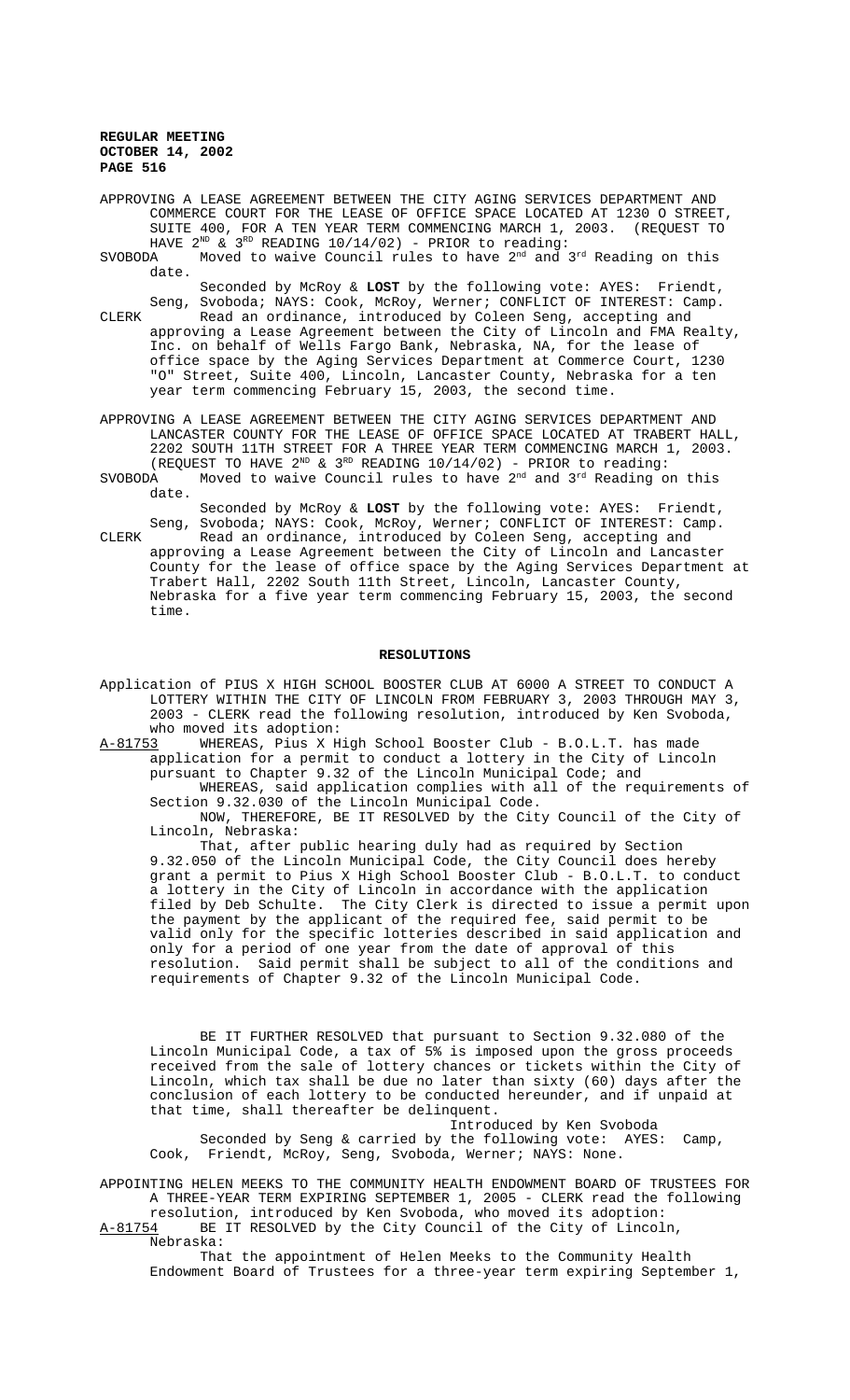2005 is hereby approved. Introduced by Ken Svoboda Seconded by Seng & carried by the following vote: AYES: Camp, Cook, Friendt, McRoy, Seng, Svoboda, Werner; NAYS: None. REAPPOINTING CLAY SMITH, HELEN BOOSALIS, AND A. MICHAEL ALESIO TO THE COMMUNITY HEALTH ENDOWMENT BOARD OF TRUSTEES FOR THREE-YEAR TERMS EXPIRING SEPTEMBER 1, 2005 - CLERK read the following resolution, introduced by Ken Svoboda, who moved its adoption:<br>A-81755 BE IT RESOLVED by the City Council of the Cit BE IT RESOLVED by the City Council of the City of Lincoln, Nebraska: That the reappointment of Clay Smith, Helen Boosalis, and A. Michael Alesio to the Community Health Endowment Board of Trustees for three-year terms expiring September 1, 2005 is hereby approved. Introduced by Ken Svoboda Seconded by Seng & carried by the following vote: AYES: Camp, Cook, Friendt, McRoy, Seng, Svoboda, Werner; NAYS: None. REAPPOINTING MATT MORRISSEY AND JOHN "JACK" LORENZEN TO THE WATER CONDITIONING BOARD OF EXAMINERS FOR THREE-YEAR TERMS EXPIRING SEPTEMBER 4, 2005 - CLERK read the following resolution, introduced by Ken Svoboda, who moved its adoption:<br>A-81756 BE IT RESOLVEI BE IT RESOLVED by the City Council of the City of Lincoln, Nebraska: That the reappointment of Matt Morrissey and John "Jack" Lorenzen to the Water Conditioning Board of Examiners for three-year terms expiring September 4, 2005 is hereby approved. Introduced by Ken Svoboda Seconded by Seng & carried by the following vote: AYES: Camp, Cook, Friendt, McRoy, Seng, Svoboda, Werner; NAYS: None. REAPPOINTING MATT MORRISSEY TO THE EXAMINING BOARD OF PLUMBERS FOR A THREE-YEAR TERM EXPIRING SEPTEMBER 4, 2005 - CLERK read the following resolution, introduced by Ken Svoboda, who moved its adoption: A-81757 BE IT RESOLVED by the City Council of the City of Lincoln, Nebraska: That the reappointment of Matt Morrissey to the Examining Board of Plumbers for a three-year term expiring September 4, 2005 is hereby approved. Introduced by Ken Svoboda Seconded by Seng & carried by the following vote: AYES: Camp, Cook, Friendt, McRoy, Seng, Svoboda, Werner; NAYS: None. REAPPOINTING THOMAS CHRISTIE, ANNETTE MCROY, AMIR AZIMI, AMRITA MAHAPATRA, AND CHARLES GREENE TO THE MULTICULTURAL ADVISORY COMMITTEE FOR THREE-YEAR TERMS EXPIRING SEPTEMBER 18, 2005 - CLERK read the following resolution, introduced by Ken Svoboda, who moved its adoption:<br>A-81758 BE IT RESOLVED by the City Council of the Ci BE IT RESOLVED by the City Council of the City of Lincoln, Nebraska: That the reappointment of Thomas Christie, Annette McRoy, Amir Azimi, Amrita Mahapatra, and Charles Greene to the Multicultural Advisory Committee for three-year terms expiring September 18, 2005 is

hereby approved. Introduced by Ken Svoboda Seconded by Seng & carried by the following vote: AYES: Camp, Cook, Friendt, McRoy, Seng, Svoboda, Werner; NAYS: None.

APPOINTING JOHN HARRIS TO THE MULTICULTURAL ADVISORY COMMITTEE FOR A THREE-YEAR TERM EXPIRING SEPTEMBER 18, 2005 - CLERK read the following

resolution, introduced by Ken Svoboda, who moved its adoption: A-81759 BE IT RESOLVED by the City Council of the City of Lincoln, Nebraska:

That the appointment of John Harris to the Multicultural Advisory Committee for a three-year term expiring September 18, 2005 is hereby approved.

Introduced by Ken Svoboda Seconded by Seng & carried by the following vote: AYES: Camp, Cook, Friendt, McRoy, Seng, Svoboda, Werner; NAYS: None.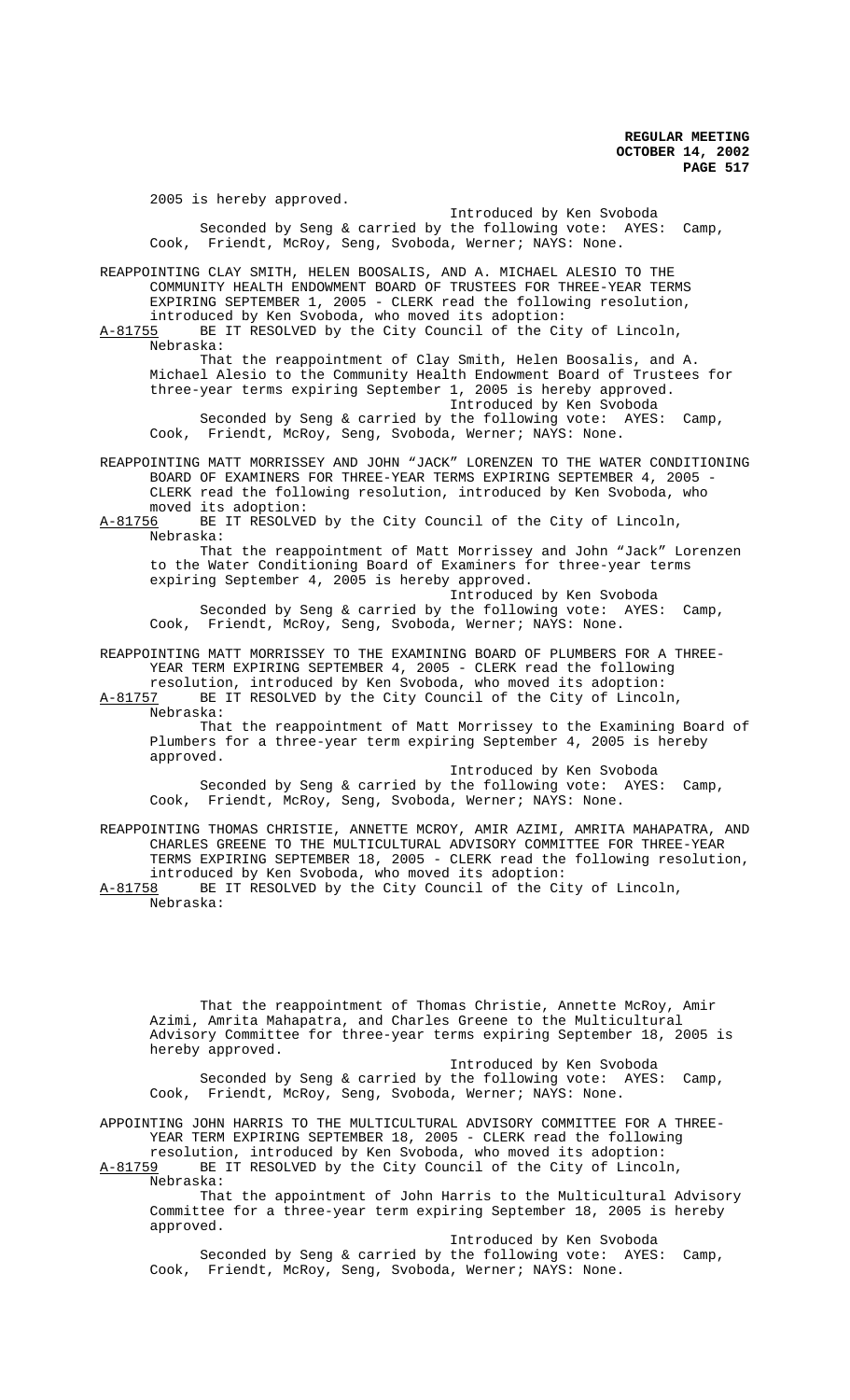AUTHORIZING THE USE OF PUBLIC RIGHT-OF-WAY TO BURY FIBER OPTIC LINE ALONG THE SOUTH SIDE OF O STREET FROM A POINT 290 FEET EAST OF WEDGEWOOD DRIVE, WEST 910 FEET TO AN EXISTING VAULT JUST WEST OF 70TH STREET - CLERK read the following resolution, introduced by Ken Svoboda, who moved its adoption:

A-81760 WHEREAS, Galaxy Network Services has submitted an application for a permit to use the public right-of-way along the south side of "O" Street from a point 290 feet east of Wedgewood Drive west 910 feet to an existing vault just west of 70th Street for the purpose of installing fiber optic cable to accommodate the "O" Street widening project; and WHEREAS, said applicant has submitted a letter of application and a site plan which are attached hereto, marked as Exhibit "A" and Exhibit "B" respectively, and made a part of this resolution by reference, to

use the public right-of-way as above described; and WHEREAS, said applicant has complied with all of the provisions of

Chapter 14.53 of the Lincoln Municipal Code pertaining to such use. NOW, THEREFORE, BE IT RESOLVED by the City Council of the City of Lincoln, Nebraska:

That the aforesaid application of Galaxy Network Services, hereinafter referred to as Permittee, to use the public right-of-way along "O" Street from a point 290 feet east of Wedgewood Drive west 910 feet to an existing vault just west of 70th Street as shown on Exhibit "B", for the purpose of installing fiber optic cable be granted as a privilege only by virtue of and subject to strict compliance with the site plan, the letter of application, and the following terms and conditions, to wit:

1. That the permission herein granted is subject to all the terms and conditions of Chapter 14.53 of the Lincoln Municipal Code including those provisions relating to the posting of a continuing bond in the amount of \$5,000 and the filing of a certificate of insurance evidencing a commercial or comprehensive general liability policy, or an acceptable substitute policy form, with a minimum combined single limit of \$500,000 aggregate for any one occurrence and naming the City as additional insured.

2. The work shall be constructed in accordance with plans and specifications approved by the Department of Public Works and Utilities. The cable, where it is underground, shall be laid to a minimum depth of 3½ feet from the top of the cable to the surface of the ground. All land surfaces and all pavement shall be restored to their original condition after the work is completed on each segment of the project. "As built" drawings shall be furnished to the City by the Permittee to show the precise locations, depths, and nature of all materials installed in accordance with the permit. The City shall have the right at any time when, in its judgment, it becomes necessary or advisable to require a change of location of said cable as a matter of safety, or on account of change of grade, resurfacing, repair, reconstruction of any street, alley, sidewalk, or other public ground, or the construction of any structure thereon, or for any other reason, all of which shall be done at the cost and expense of the Permittee in a good and workmanlike manner.

3. The Permittee shall pay to the City an annual rental for the use and occupancy of the space beneath said public street occupied by such use which rental shall be 5 percent of the annual gross revenues derived from the usage of such permitted cable. Gross revenues shall be defined in the same manner as provided in Section 5.16.040.

Said rental payments shall be made to the City Treasurer and shall be due and payable on the 1st day of October of each year; provided however, the amount of the initial payment required hereunder shall be pro-rated from the date when the permit is issued to the 1st day of October of the next year and payments shall be due and payable on October 1st thereafter. Rent shall become delinquent on the 1st day of December of each year and such delinquent rent shall bear interest at the rate of one percent per month until paid and if such rent is not paid for six months or more after such delinquent date, a penalty of five percent shall be added thereto in addition to said interest.

4. The use of the public way herein granted and the terms and conditions of this resolution shall be binding and obligatory upon the above-named Permittee, its successors and assigns.

Any additions, changes, modifications, amendments of the uses permitted herein shall require a new permit or other authorization. 6. That within 30 days from the adoption of this resolution, and before commencing any construction under the provisions hereof, the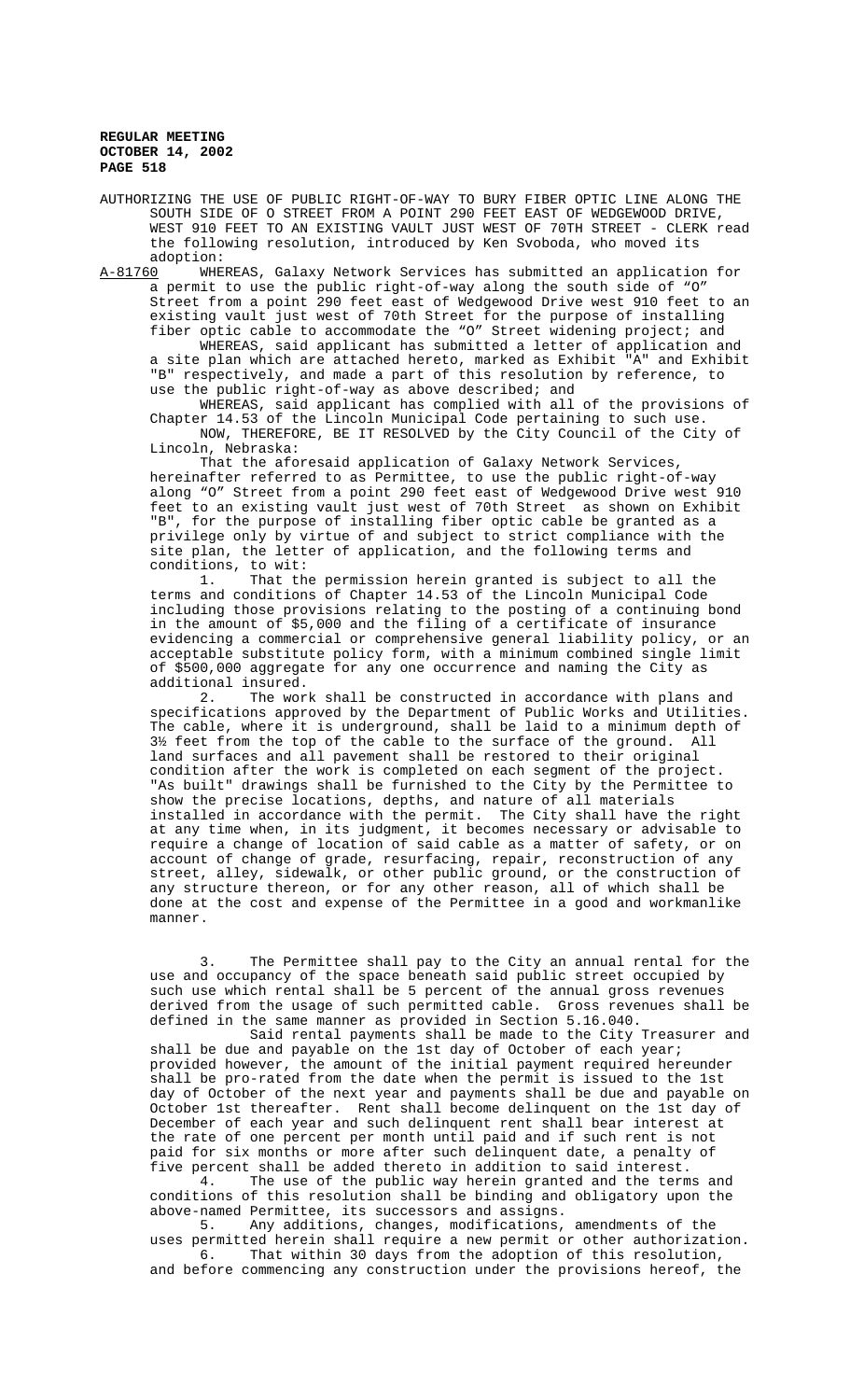above-named Permittee shall file an unqualified written acceptance of all the terms and conditions of this resolution with the City Clerk. Failure to do so will be considered a rejection hereof and all privileges and authorities hereunder granted shall thereupon automatically terminate.

The Permittee shall, within thirty days after written demand, reimburse the City for all direct and indirect costs and expenses, as provided in Section 14.53.070, in connection with the issuance and review of this permit.

The Permittee shall sign and return the City's letter of acceptance to the City Clerk prior to commencing any work in the public right-of-way.

Introduced by Ken Svoboda Seconded by Seng & carried by the following vote: AYES: Camp, Cook, Friendt, McRoy, Seng, Svoboda, Werner; NAYS: None.

APPROVING A THREE-YEAR CONTRACT WITH CONTINUUM EMPLOYEE ASSISTANCE TO PROVIDE ASSESSMENT AND REFERRAL TO EMPLOYEES AND FAMILY MEMBERS FOR PERSONAL PROBLEMS WHICH MAY AFFECT JOB PERFORMANCE - CLERK read the following

resolution, introduced by Ken Svoboda, who moved its adoption:<br>A-81761 WHEREAS, there are employees working for the City of Lin WHEREAS, there are employees working for the City of Lincoln who

may, from time to time, experience problems which affect job performance; and

WHEREAS, Continuum Employee Assistance has established programs of assessment and referral in areas such as alcohol abuse, family, marital, emotional, financial, and legal concerns; and

WHEREAS, it is in the best interest of the employees of the City of Lincoln to have available to them the program of assisting and rehabilitating those employees who may have personal problems affecting job performance.

NOW, THEREFORE, BE IT RESOLVED by the City Council of the City of Lincoln, Nebraska:

That the attached contract by and between the City of Lincoln and Continuum Employee Assistance, formerly known as the Lincoln Employee Assistance Program" for a term of January 1, 2003 through December 31, 2005, is hereby accepted and approved on behalf of the City and the Mayor is hereby authorized to execute said contract on behalf of the City and to bind the City pursuant to the terms and conditions contained in the said contract.

BE IT FURTHER RESOLVED that the fees for the services provided by Continuum Employee Assistance, pursuant to the terms and conditions of the contract, shall be \$62,000 for 2003, \$63,500 for 2004, and \$65,000 for 2005, all as set forth in the contract between the parties. Introduced by Ken Svoboda

Seconded by Seng & carried by the following vote: AYES: Camp, Cook, Friendt, McRoy, Seng, Svoboda, Werner; NAYS: None.

ACCEPTING THE REPORT OF NEW AND PENDING CLAIMS AGAINST THE CITY AND APPROVING DISPOSITION OF CLAIMS SET FORTH THEREIN FOR THE PERIOD OF SEPTEMBER 16 - 30, 2002 - PRIOR to reading: SVOBODA Moved to hold over the claim of Bonnie Newill to 10/21/02. Seconded by Seng & carried by the following vote: AYES: Camp, Cook, Friendt, McRoy, Seng, Svoboda, Werner; NAYS: None. CLERK Read the following resolution, introduced by Ken Svoboda, who moved its adoption as amended:<br>A-81762 BE IT RESOLVED by the Ci BE IT RESOLVED by the City Council of the City of Lincoln, Nebraska: That the claims listed in the attached report, marked as Exhibit "A", dated October 1, 2002, of various new and pending tort claims filed against the City of Lincoln with the Office of the City Attorney or the Office of the City Clerk, as well as claims which have been disposed of, are hereby received as required by Neb. Rev. Stat. § 13-905 (Reissue 1997). The dispositions of claims by the Office of the City Attorney, as shown by the attached report, are hereby approved:<br>
<u>DENIED</u><br>
aC Solutions/Columbia Insurance American Family Insurance Group DENIED ALLOWED AND ALLOWED A SALLOWED AND ALLOWED A LILLOWED AND ALLOWED A LILLOWED AND ALLOWED A LILLOWED AND  $\overline{A}$ Trans PaC Solutions/Columbia Insurance American Family Insurance Group Group (Cheryl Priess Dickey School (Kimberly & Timothy Golden,<br>of Dance)  $$10,262.67$  Insureds) \$10,262.67 Insureds) \$1,315.41<br>361.96 Tex (Kent) E. Motschenbacher 400.00 Bonnie Newill 361.96 Tex (Kent) E. Motschenbacher 400.00 Bo Deng 650.00 Steve Sehi 123.29 (123.29 Steve Sehi 123.29 Steve Sehi 123.29 Steve Sehi 123.29 Steve Sehi 123.29 Steve Sehi 123.29 Steve Sehi 123.29 Steve Sehi 123.29 Steve Sehi 123.29 Steve Sehi 123.29 Steve Sehi 123.29 S Colonial Heights Apartments 373.62 David & Doreen Miller, on

 behalf of their minor child, Dustin Miller 7,000.00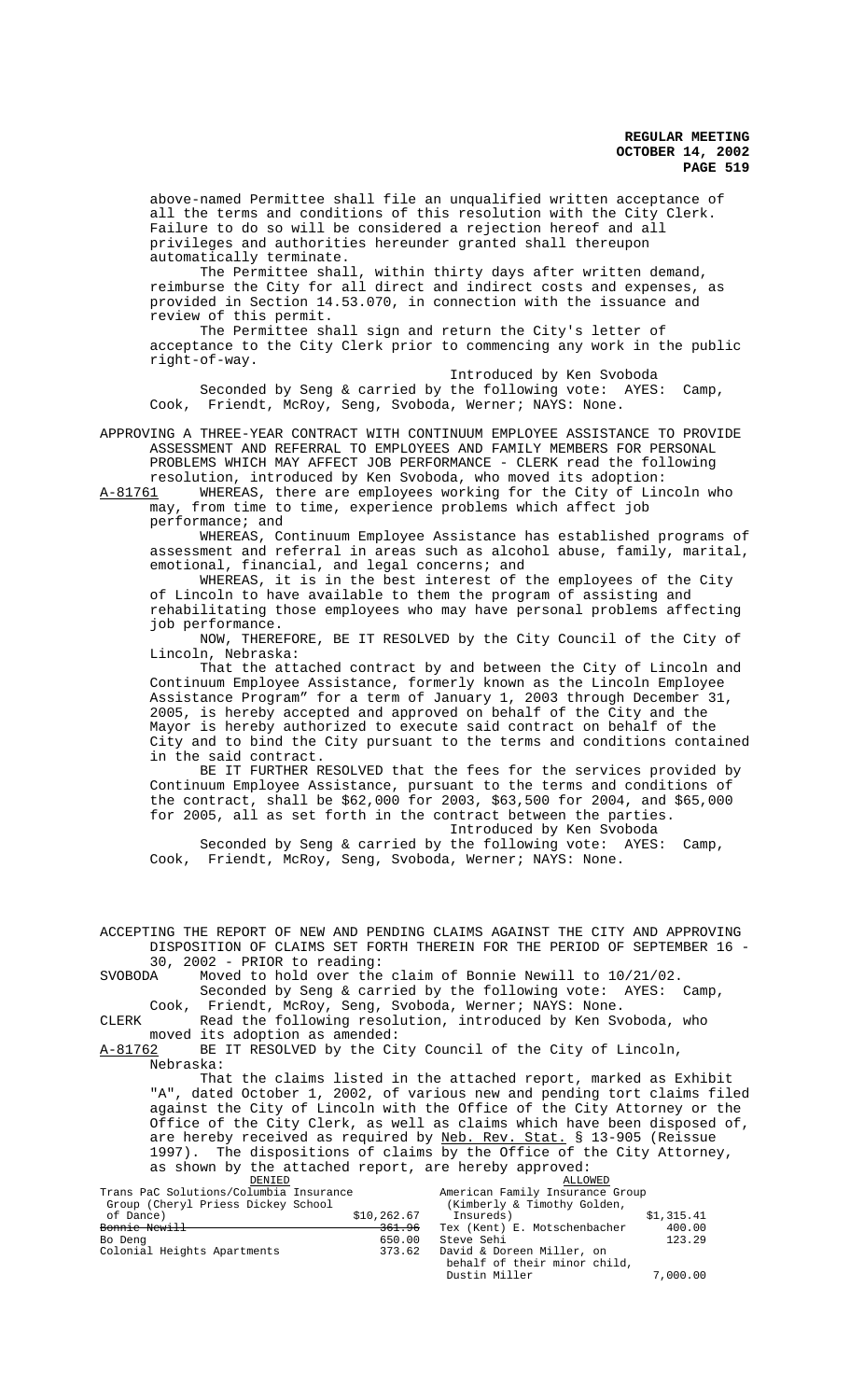The City Attorney is hereby directed to mail to the various claimants listed herein a copy of this resolution which shows the final disposition of their claim.

 Introduced by Ken Svoboda Seconded by Seng & carried by the following vote: AYES: Camp, Cook, Friendt, McRoy, Seng, Svoboda, Werner; NAYS: None.

SPECIAL PERMIT 1984 - APPLICATION OF DAVID AND DOREEN MILLER FOR A PARKING LOT ON RESIDENTIALLY ZONE PROPERTY GENERALLY LOCATED AT SOUTH 17TH AND WASHINGTON STREETS - CLERK read the following resolution, introduced by Ken Svoboda, who moved its adoption:<br>A-81763 WHEREAS, David and Doreen Mill

WHEREAS, David and Doreen Miller have submitted an application designated as Special Permit No. 1984 for authority to construct a parking lot on residentially zone property located at South 17th and Washington Streets, and legally described to wit:

Lot "C" County Clerk's Subdivision of Lot 9, Block 2, located in the Northwest Quarter of Section 36, Township 10 North, Range 6 East of the 6th P.M.,

Lincoln, Lancaster County, Nebraska;

WHEREAS, the real property adjacent to the area included within the site plan for this parking lot will not be adversely affected; and WHEREAS, said site plan together with the terms and conditions hereinafter set forth are consistent with the intent and purpose of Title 27 of the Lincoln Municipal Code to promote the public health, safety, and general welfare.

NOW, THEREFORE, BE IT RESOLVED by the City Council of the City of Lincoln, Nebraska:

That the application of David and Doreen Miller, hereinafter referred to as "Permittee", to construct a parking lot in a residential area, on the property legally described above, be and the same is hereby granted under the provisions of Section 27.63.170 of the Lincoln Municipal Code upon condition that construction and operation of said parking lot be in strict compliance with said application, the site plan, and the following additional express terms, conditions, and requirements:

1. The permit approves a parking lot in a residential district.<br>2. Before receiving building permits the construction plans Before receiving building permits the construction plans must conform to the approved plans.

3. Before occupying the parking lot all development and construction must be completed in conformance with the approved plans.<br>4. All privately-owned improvement must be permanently All privately-owned improvement must be permanently maintained by the Permittee.

5. The site plan approved by this permit shall be the basis for all interpretations of setbacks, yards, locations of buildings, location of parking and circulation elements, and similar matters.

6. The terms, conditions, and requirements of this resolution shall be binding and obligatory upon the Permittee, their successors, and assigns. The building official shall report violations to the City Council which may revoke the special permit or take such other action as may be necessary to gain compliance.<br>7. The Permittee shall sign

The Permittee shall sign and return the City's letter of acceptance to the City Clerk within 30 days following approval of the special permit, provided, however, said 30-day period may be extended up to six months by administrative amendment. The City Clerk shall file a copy of the resolution approving the special permit and the letter of acceptance with the Register of Deeds, filing fees therefor to be paid in advance by the Permittee.

Introduced by Ken Svoboda Seconded by Seng & carried by the following vote: AYES: Camp, Cook, Friendt, McRoy, Seng, Svoboda, Werner; NAYS: None.

ADOPTING THE CHANGES IN THE ACCESS RULES THAT HAVE BEEN PROPOSED BY THE CABLE TELEVISION ADVISORY BOARD - PRIOR to reading:

CAMP Moved to delay public hearing and action on Bill No. 02R-232 to 10/21/02.

Seconded by Svoboda & carried by the following vote: AYES: Camp, Cook, Friendt, McRoy, Seng, Svoboda, Werner; NAYS: None.

APPROVING AN AMENDMENT TO THE PREVIOUSLY APPROVED APPROPRIATIONS FOR AN ADDITIONAL \$8,000 (\$4,000 CITY/\$4,000 COUNTY) FOR CEDARS YOUTH SERVICES FOR SERVICES TO THE MALONE CENTER - CLERK read the following resolution,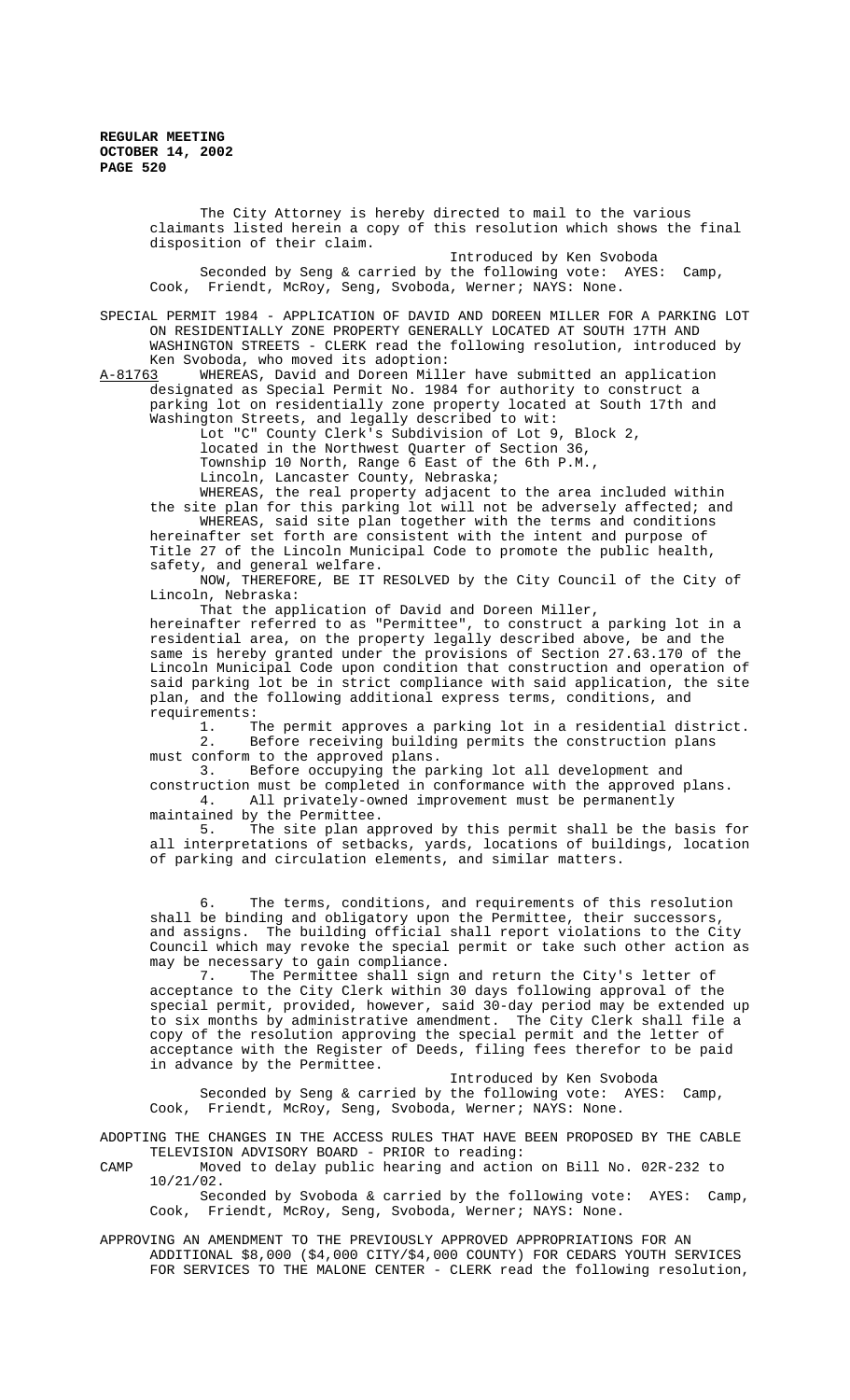introduced by Ken Svoboda, who moved its adoption:<br>A-81764 BE IT RESOLVED by the City Council of the Ci BE IT RESOLVED by the City Council of the City of Lincoln, Nebraska:

That the attached Amendment No. 1 to Grant Contract between the City of Lincoln, Nebraska and Cedars Youth Services, to amend the Grant Contract for service to the Clyde Malone Center by increasing the funding with an addition \$4,000.00 in accordance with the terms and conditions contained in said Amendment No. 1, is hereby approved and the Mayor is authorized to execute the same on behalf of the City of Lincoln.

The City Clerk is directed to return an executed copy of the Amendment No. 1 to Kit Boesch, Administrator of Human Services, for transmittal to Cedars Youth Services.

Introduced by Ken Svoboda Seconded by Seng & carried by the following vote: AYES: Camp, Cook, Friendt, McRoy, Seng, Svoboda, Werner; NAYS: None.

APPROVING A TWO-YEAR AGREEMENT WITH AMERITAS GROUP DENTAL TO PROVIDE ADMINISTRATIVE SERVICES TO THE CITY FOR THE HANDLING AND ADMINISTRATION OF DENTAL CLAIMS - CLERK read the following resolution, introduced by Ken Svoboda, who moved its adoption:<br>A-81765 WHEREAS, the City of Lincoln p

WHEREAS, the City of Lincoln provides a group dental insurance program available for participation by all employees; and

WHEREAS, the City's group dental insurance program had previously been a fully insured program through Ameritas Group Dental Insurance; and

WHEREAS, effective November 1, 2002, the City has determined it to be more fiscally prudent to self fund the employee's group dental insurance program; and

WHEREAS, it is necessary to have a third party administrator to handle claims for the City's self funded group dental insurance program.

NOW, THEREFORE, BE IT RESOLVED by the City Council of the City of Lincoln, Nebraska:

That the attached Agreement between the City of Lincoln and Ameritas Group Dental for a term of November 1, 2002 through October 31, 2004 is hereby accepted and approved on behalf of the City and the Mayor is hereby authorized to execute said agreement on behalf of the City and to bind the City pursuant to the terms and conditions contained in the agreement for purposes of Ameritas Group Dental providing administrative services to the City for the processing of employee dental claims.

BE IT FURTHER RESOLVED that the fees for the services provided by Ameritas Group Dental, pursuant to the terms and conditions of the contract, shall be \$4.48 per employee for the agreement term, which agreement may be renewed for additional 12-month terms at the expiration of the initial two-year term.

Introduced by Ken Svoboda Seconded by Seng & carried by the following vote: AYES: Camp, Cook, Friendt, McRoy, Seng, Svoboda, Werner; NAYS: None.

RE-SETTING HEARING DATE TO OCT. 28, 2002 AT 5:30 P.M. FOR MAN. APP. OF TERRANCE M. CAROLAN FOR LINCOLN SPAGHETTI WORKS DBA LINCOLN SPAGHETTI WORKS LOCATED AT 228 N. 12TH STREET - CLERK read the following

resolution, introduced by Ken Svoboda, who moved its adoption:<br>A-81766 BE IT RESOLVED by the City Council, of the City of Linco A-81766 BE IT RESOLVED by the City Council, of the City of Lincoln, that a hearing date is hereby set for Mon., October 28, 2002, at 5:30 p.m. or as soon thereafter as possible in the City Council Chambers, County-City Building, 555 S. 10th St., Lincoln, NE, for the Man. App. of Terrance M. Carolan for Lincoln Spaghetti Works Inc. dba Lincoln Spaghetti Works at 228 N. 12th Street.

 If the Police Dept. is unable to complete the investigation by said time, a new hearing date will be set.

Introduced by Ken Svoboda

Seconded by Seng & carried by the following vote: AYES: Camp, Cook, Friendt, McRoy, Seng, Svoboda, Werner; NAYS: None.

# **PETITIONS & COMMUNICATIONS**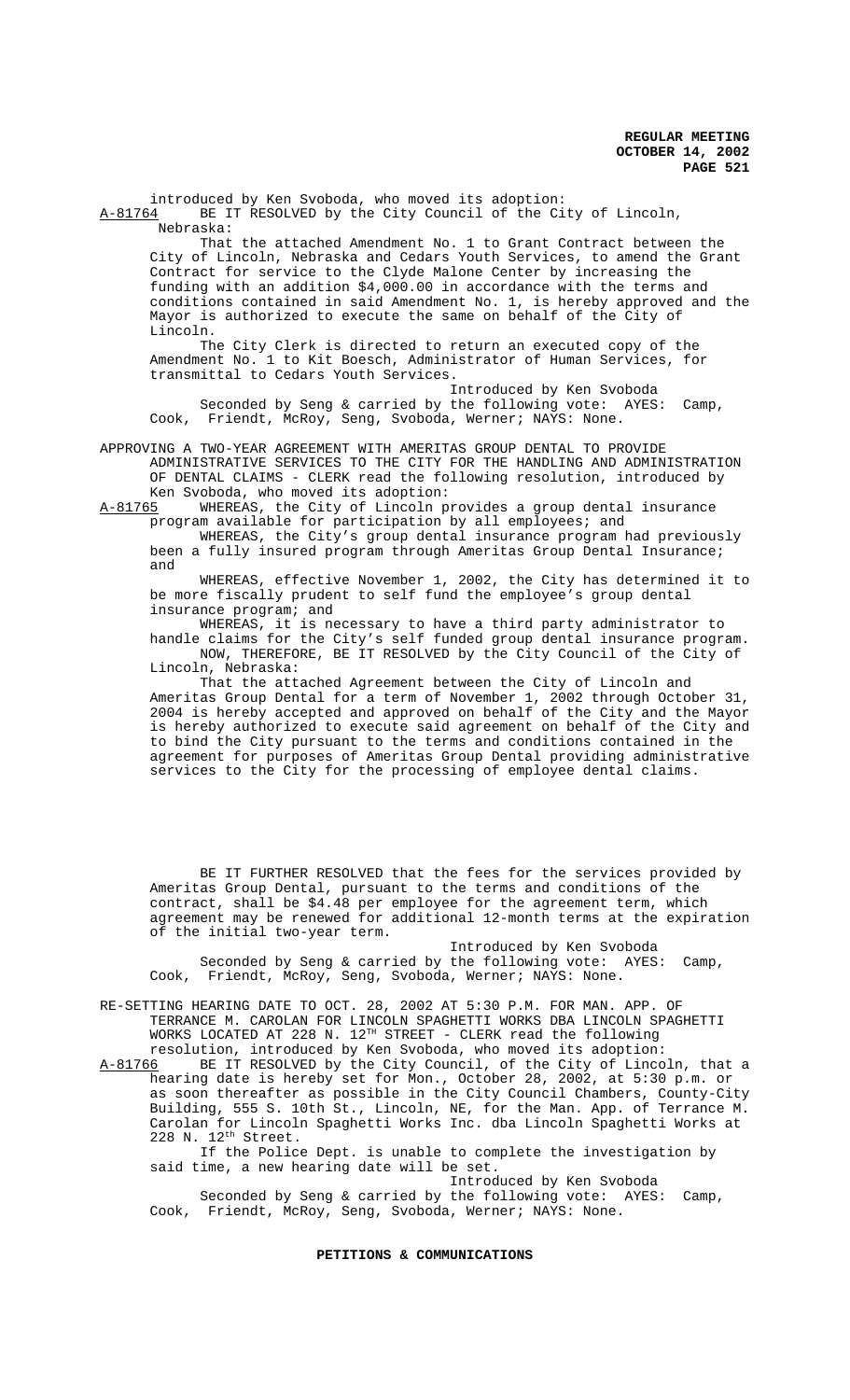- PETITION TO VACATE PUBLIC WAY THE NORTH-SOUTH ALLEY FROM NORTH LINE OF ST. PAUL AVENUE TO THE SOUTH LINE OF THE EAST-WEST ALLEY, SAME BLOCK, BETWEEN 48TH & 49TH STREETS SUBMITTED BY KEELAN KAISER - CLERK presented said petition, which was referred to the Law Dept.
- PETITION TO VACATE PUBLIC WAY THE NORTH-SOUTH ALLEY FROM NORTH LINE OF ST. PAUL TO  $\frac{1}{2}$  BLOCK NORTH OF ST. PAUL BETWEEN  $48^{\text{TH}}$  &  $49^{\text{TH}}$ , (2700, 2710, & PAUL 10 % BLOCK NONTH OF ST. FILE THE SERVICE - CLERK presented said petition, which was referred to the Law Dept.
- APP. OF NORTH AMERICAN MARTYRS, 931 WEST HARVEST DR., TO CONDUCT A RAFFLE WITHIN THE CITY OF LINCOLN - CLERK requested a motion to set the hearing date of Monday, October 21, 2002 at 1:30 p.m.: SVOBODA So moved.
	- Seconded by Seng & carried by the following vote: AYES: Camp, Cook, Friendt, McRoy, Seng, Svoboda, Werner; NAYS: None.
- THE FOLLOWING WERE REFERRED TO PLANNING DEPT.:
	- HP 77 App. of Director of Urban Development for a historic preservation landmark of the Old Federal Building at 129 N. 10<sup>th</sup> Street.
	- Change of Zone 3377 App. of Mayor Don Wesely for a change from P to B-4 for Old Federal Addition,  $9^{th}$  & O Street to facilitate private sector redevelopment of property.
	- Change of Zone 3384 App. of Director of Planning from R-2 to O-2 at 201 Capitol Beach Blvd.
	- Change of Zone 3385 App. of Brian D. Carstens for Vic & Kathleen Hannan from AGR to R-1 to allow development of two residential lots at South 66<sup>th</sup> Street & Pine Lake Rd.
	- Pre-Existing Use Permit 3AA App. of Capital Sign Co. to change sign locations & sizes due to name change at 6100 O Street.
	- Pre-Existing Special Permit 27B App. of ALLTEL to amend PESP #27 for the expansion of the parking lot at 5707 South 27<sup>th</sup> Street.
	- Special Permit 1869A App. of Ross Engineering to change the use of the duplex units on Lot 1-10 to single family residences at Knights Court at  $60^{\text{th}}$  & South Street.
- INFORMAL PETITION FOR A WATER DISTRICT IN 35TH STREET FROM VINE STREET TO T STREET SUBMITTED BY MARK C. VETTER - CLERK presented said petition, which was referred to the Public Works Dept.
- REPORT OF UNL MICROBIOLOGIST FOR WATER TESTING FOR THE MONTH OF SEPTEMBER, 2002 - CLERK presented said report which was placed on file in the Office of the City Clerk. **(35-01)**

## **REPORTS OF CITY OFFICERS**

INVESTMENT OF FUNDS FROM SEPTEMBER 30 THRU OCTOBER 4, 2002 - CLERK read the following resolution, introduced by Ken Svoboda, who moved its adoption: A-81767 BE IT HEREBY RESOLVED BY THE CITY COUNCIL of the City of Lincoln, Nebraska:

That the attached list of investments be confirmed and approved, and the City Treasurer is hereby directed to hold said investments until maturity unless otherwise directed by the City Council.

Introduced by Ken Svoboda Seng Seconded by Seng & carried by the following vote: AYES: Camp, Cook, Friendt, McRoy, Seng, Svoboda, Werner; NAYS: None.

- CLERK'S LETTER AND MAYOR'S APPROVAL OF ORDINANCES & RESOLUTIONS PASSED BY COUNCIL ON OCTOBER 7, 2002 - CLERK presented said report which was placed on file in the Office of the City Clerk.
- CLERK'S LETTER AND MAYOR'S APPROVAL OF ORDINANCES & RESOLUTIONS PASSED BY COUNCIL ON SEPTEMBER 30, 2002 - CLERK presented said report which was placed on file in the Office of the City Clerk.
- SETTING A HEARING DATE OF MONDAY, NOVEMBER 4, 2002, AT 1:30 P.M. FOR BOARD OF EQUALIZATION FOR DOWNTOWN BUSINESS IMPROVEMENT DISTRICT, CORE BUSINESS IMPROVEMENT DISTRICT OVERLAY AND DOWNTOWN MAINTENANCE DISTRICT - CLERK requested a motion to set the hearing date of Monday, November 4, 2002 at 1:30 p.m.
- SENG So moved. Seconded by Svoboda & carried by the following vote: AYES: Camp, Cook, Friendt, McRoy, Seng, Svoboda, Werner; NAYS: None.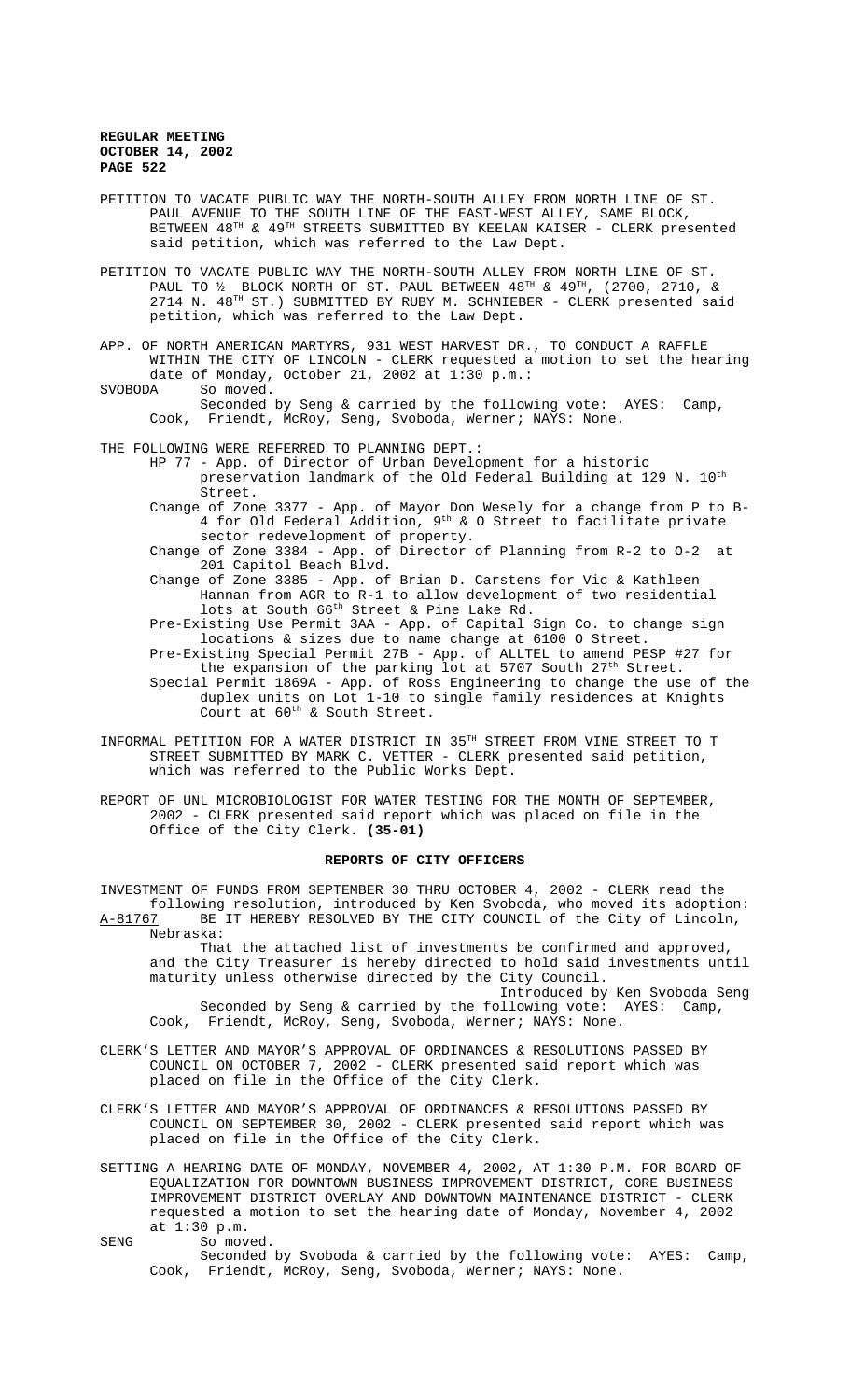MAYOR'S VETO MESSAGE OF RESOLUTION NO. A-81727, SPECIAL PERMIT NO. 1985 PASSED BY COUNCIL ON SEPTEMBER 30, 2002:<br>SVOBODA Moved to override the Mayor

Moved to override the Mayor's Veto. Seconded by Seng & carried by the following vote: AYES: Camp, Cook, Friendt, McRoy, Seng, Svoboda; NAYS: Werner.

#### **ORDINANCES - 1ST READING**

- VACATING THE NORTH 18' OF GLADE STREET FROM SOUTH 48TH STREET EAST 124.2 FT. CLERK read the following ordinance, introduced by Ken Svoboda, vacating the north 18' of Glad Street from South 48th Street east 124.1 feet, the first time.
- AMENDING SECTION 4.24.070 OF THE LINCOLN MUNICIPAL CODE RELATING TO THE SPECIFIC POWERS AND DUTIES OF THE LINCOLN ELECTRIC SYSTEM ADMINISTRATIVE BOARD TO SPECIFY THAT THE RATE-MAKING AUTHORITY RESERVED TO THE LINCOLN CITY COUNCIL RELATES TO RETAIL ELECTRIC RATES ONLY (REQUEST OF LES TO HAVE  $2^{ND}$  &  $3^{RD}$  READING 10/21/02) - CLERK read the following ordinance, introduced by Ken Svoboda, amending Section 4.24.070 of the Lincoln Municipal Code relating to the specific powers and duties of the Lincoln Electric System Administrative Board to specify that the rate-making authority reserved to the Lincoln City Council relates to retail electric rates only, the first time.
- CHANGE OF ZONE 71HP APPLICATION OF THE HISTORIC PRESERVATION COMMISSION TO DESIGNATE THE SOPHY TEETERS NURSES' HOME LOCATED AT BRYAN LGH WEST AT 1650 LAKE STREET, AS A LANDMARK - CLERK read the following ordinance, introduced by Ken Svoboda, for a Change of Zone 71HP, the application of the historic preservation commission to designate the Sophy Teeters Nurses' Home located at Bryan LGH West at 1650 Lake Street, as a landmark, the first time.
- CHANGE OF ZONE 76HP APPLICATION OF THE SIGMA PHI EPSILON FOUNDATION OF NEBRASKA TO DESIGNATE THE SIGMA PHI EPSILON HOUSE AT 601 NORTH 16TH STREET, AS A LANDMARK - CLERK read the following ordinance, introduced by Ken Svoboda, for Change of Zone 76HP, the application of the Sigma Phi Epsilon Foundation of Nebraska to designate the Sigma Phi Epsilon House at 601 North 16th Street, as a landmark, the first time.
- CHANGE OF ZONE 3378 APPLICATION OF THE NEAR SOUTH NEIGHBORHOOD ASSOCIATION FOR A CHANGE OF ZONE FROM R-5 RESIDENTIAL AND R-6 RESIDENTIAL TO R-2 RESIDENTIAL ON PROPERTY LOCATED IN THE "MOUNT EMERALD" AREA OF THE NEAR SOUTH NEIGHBORHOOD GENERALLY LOCATED AT SOUTH 18TH STREET TO SOUTH 21ST AND 22ND STREETS, FROM A TO F STREETS - CLERK read an ordinance, introduced by Ken Svoboda, for a Change of Zone 3378, the application of the Near South Neighborhood Association for a change of zone from R-5 Residential and R-6 Residential to R-2 Residential on property located in the "Mount Emerald" area of the Near South Neighborhood generally located at South 18th Street to South 21st and 22nd Streets, from A to F Streets, the first time.

## **ORDINANCES - 3RD READING**

APPROVING A MULTI-YEAR LEASE BETWEEN THE CITY OF LINCOLN PARKS AND RECREATION DEPARTMENT AND NEBRASKA WESLEYAN UNIVERSITY FOR THE IMPROVEMENT OF AND USE OF THE BASEBALL FIELD LOCATED IN WOODS PARK. (9/9/02 - To have 2<sup>nd</sup> Reading on 9/30/02) (Public Hearing con't with action on 10/14/02) (Request of Parks Dept. to delay P.H. & Action to 10/21/02) - PRIOR to reading:

CAMP Moved to delay p.h. and action to 10/21/02. Seconded by Friendt and carried by the following vote: AYES: Camp, Cook, Friendt, McRoy, Seng, Svoboda, Werner; NAYS: None.

## **MISCELLANEOUS BUSINESS**

APPROVING WAIVERS OF DESIGN STANDARDS FOR SIDEWALKS ON THE WEST SIDE OF SOUTH  $70^{\text{TH}}$  STREET ADJACENT TO LOTS 1 AND 2, HICKORY CREST  $4^{\text{TH}}$  ADDITION AND THE SIDEWALK WITHIN THE PEDESTRIAN EASEMENT BETWEEN LOTS 1 AND 2, HICKORY CREST 4TH ADDITION FROM KING'S COURT TO SOUTH 70TH STREET.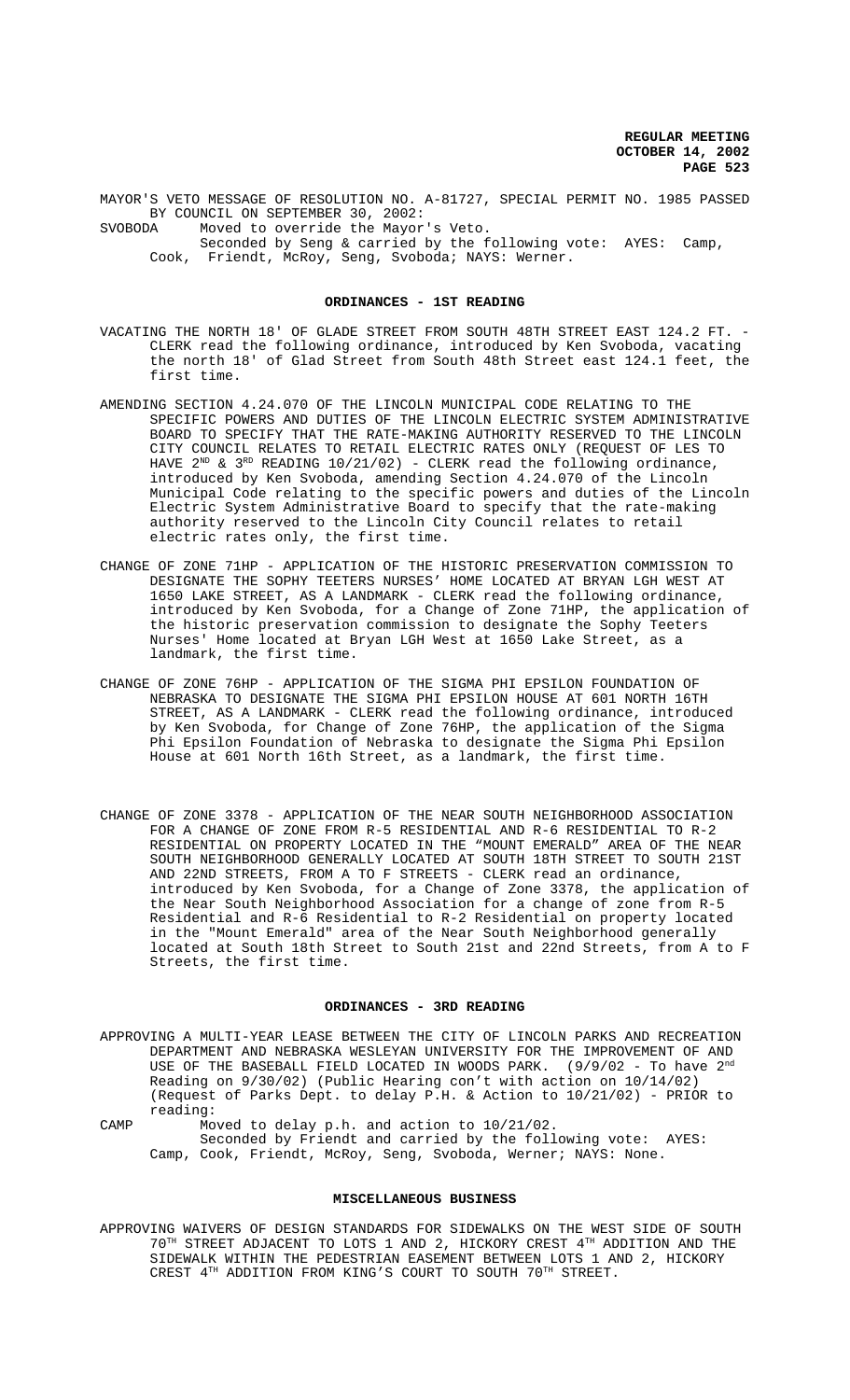MCROY Moved to reconsider Resolution A-81742 (Bill No. 02R-217) on 10/21/02. Seconded by Friendt & carried by the following vote: AYES: Camp, Friendt, McRoy, Seng, Svoboda; NAYS: Cook, Werner.

# **PENDING LIST -**

- CAMP Moved to extend the Pending List to October 21, 2002. Seconded by McRoy & carried by the following vote: AYES: Camp, Cook, Friendt, McRoy, Seng, Svoboda, Werner; NAYS; None.
- CAMP Moved to approve the resolutions to have Public Hearing on October 21, 2002. Seconded by McRoy & carried by the following vote: AYES: Camp, Cook, Friendt, McRoy, Seng, Svoboda, Werner; NAYS; None.

#### **ADJOURNMENT**

# **6:25 P.M.**

CAMP Moved to adjourn the City Council meeting of October 14, 2002. Seconded by McRoy & carried by the following vote: AYES: Camp, Cook, Friendt, McRoy, Seng, Svoboda, Werner; NAYS: None. So ordered.

 $\overline{a}$ 

Joan E. Ross, City Clerk

Glenna Graupmann, Office Assistant III

\_\_\_\_\_\_\_\_\_\_\_\_\_\_\_\_\_\_\_\_\_\_\_\_\_\_\_\_\_\_\_\_\_\_\_\_\_\_\_\_\_\_\_\_\_\_